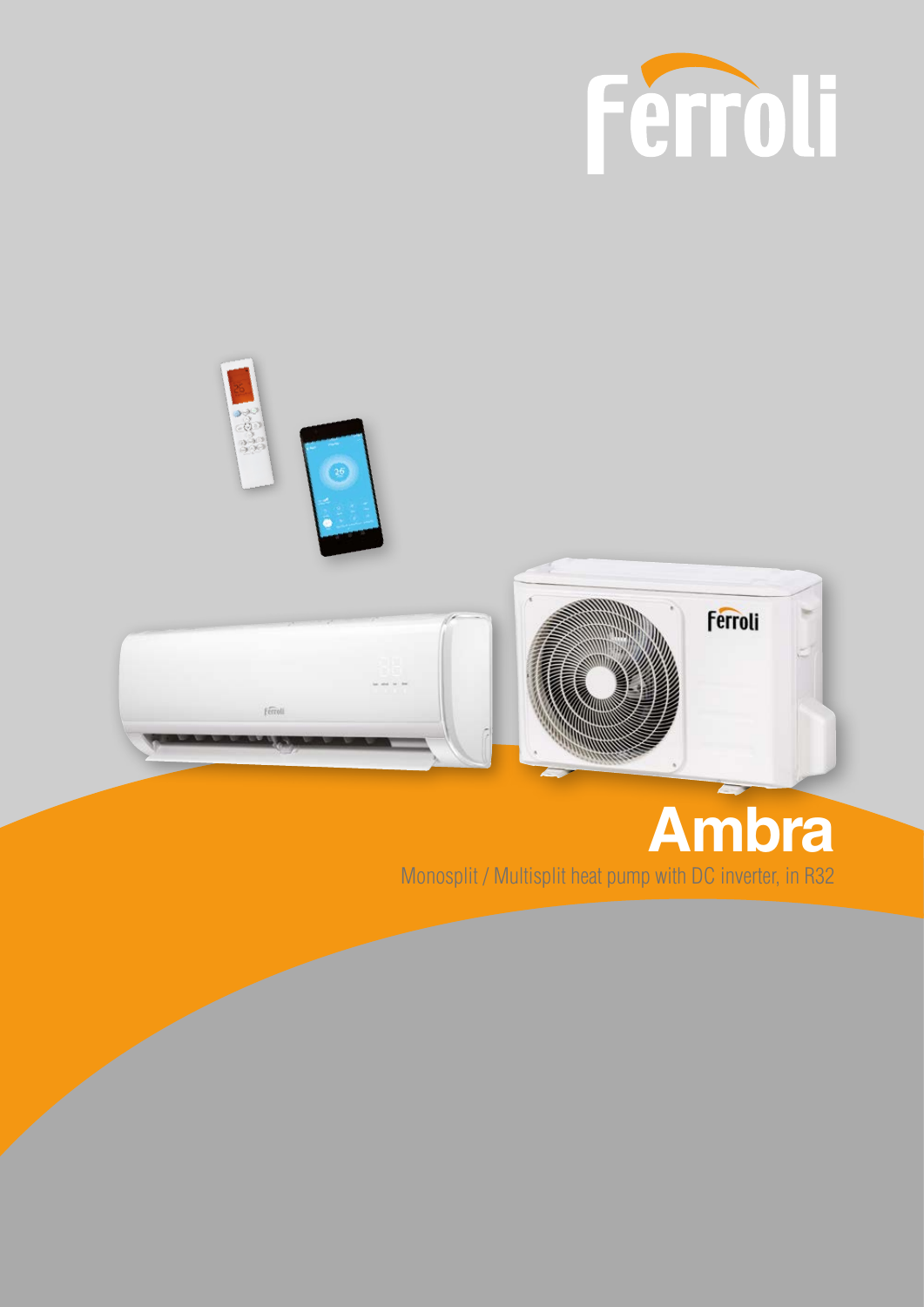

# AMBRA The quality air conditioner at the right price



Are you looking for a quality air conditioner at the right price?

Take a look at **Ambra**, the latest split heat pump system by Ferroli, in the monosplit and multisplit version, capable of satisfying all your requirements. Ambra simply has it all.

Thanks to the optimised cooling circuit and adjustment that regulates the compressor with DC inverter technology, these machines can accurately and promptly reach your temperature setpoints, for both heating and cooling. This means **less noise, maximum comfort and first-class efficiency**, resulting in less kilowatts per hour in your electricity bill. The mono-split versions of Ambra, for example, never fall below class A<sup>++</sup>.

They also use **R32** refrigerant, the more eco-sustainable gas that does not harm the ozone and has a GWP of about a third compared to the more commonly used R410A.

All the versions of Ambra can be connected to your **Wi-Fi**, as part of the standard supply, with no need for costly accessories.

Thanks to our **free App**, you can easily manage and program them remotely.

But that's not all, a **double filtration layer** and **cutting-edge treatment of the external coil** are included, ensuring long-term protection from the weather.

Carry on reading to learn more in the following pages.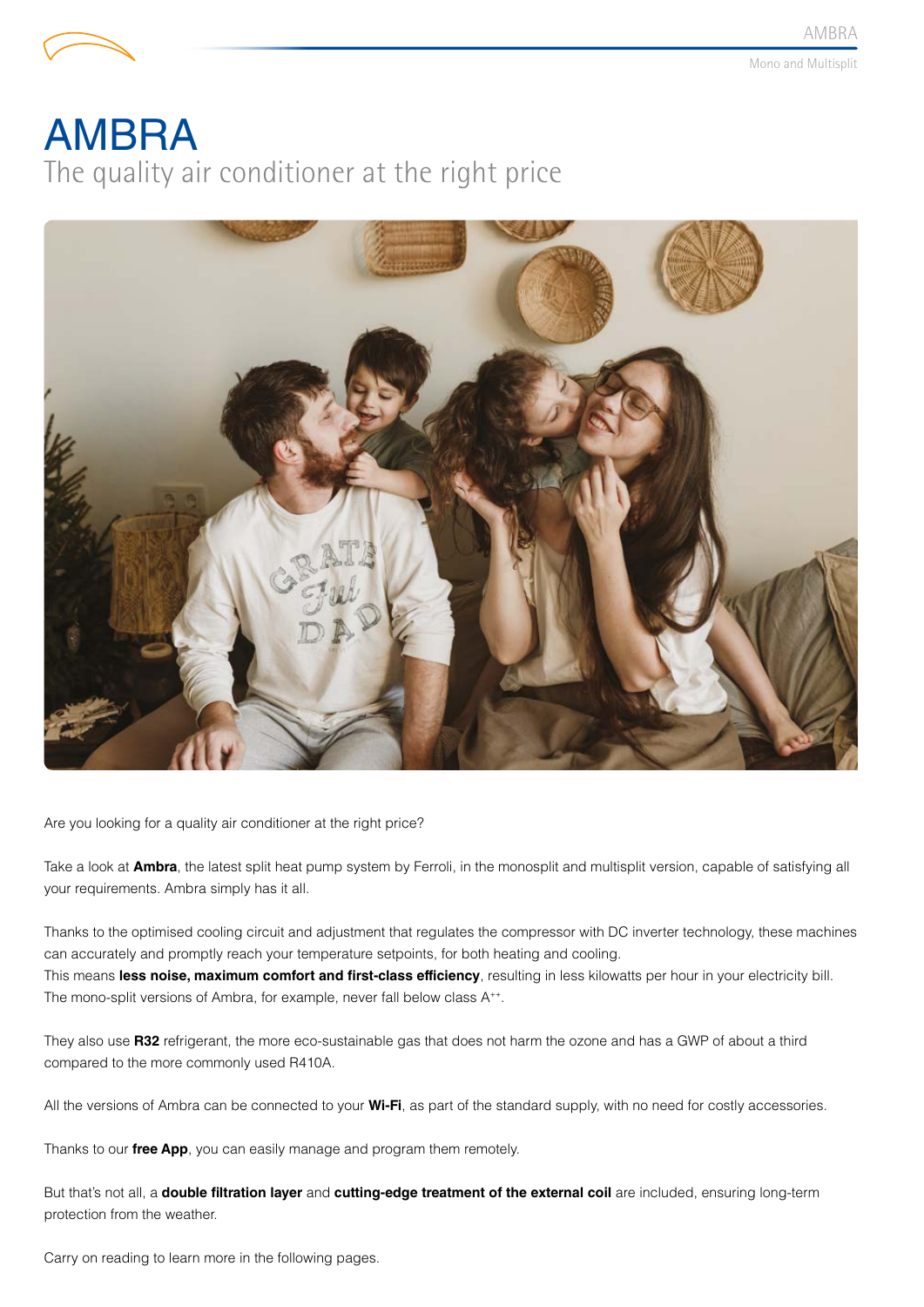## LET'S FIND OUT ABOUT... All the benefits of AMBRA



**Ferroli's DC inverter technology** can be exploited in **Boost** mode to reach the set temperatures in the shortest possible time.

This may reduce the efficiency of the machine for brief periods, but will be very useful if you need to cool a room quickly.

The **internal heat exchanger** has been designed with **54 teeth**, more than traditional versions (which have 45 teeth), affording a greater exchange surface.

The **external exchanger** features a special treatment called **Golden Fin**, which guarantees **better protection** (compared to more widespread treatments, such as Blue Fin) from external agents, whether chemical or weather-related.





Blue Fin

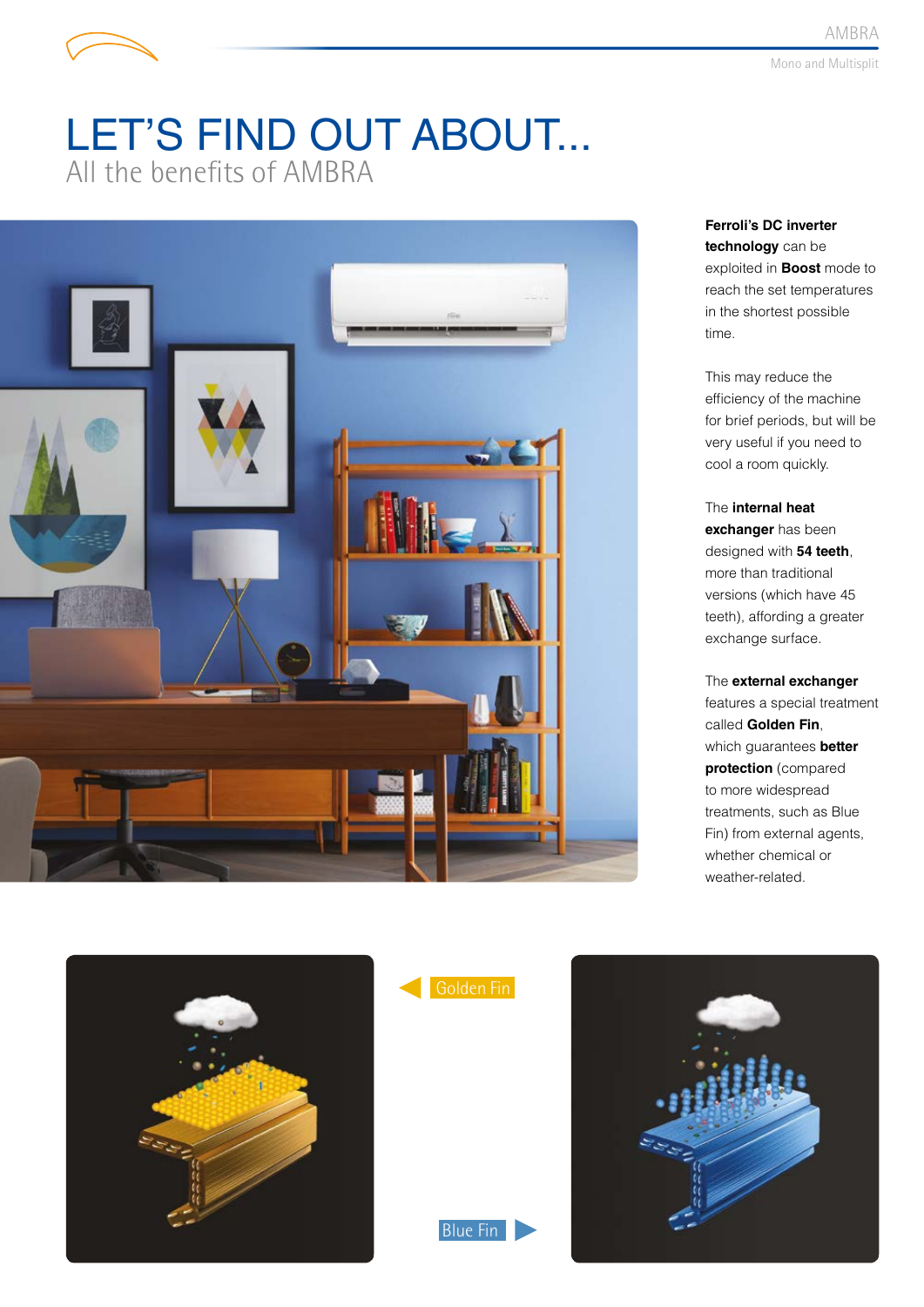## LET'S FIND OUT ABOUT... All the benefits of AMBRA



In terms of air quality, Ambra air conditioners, in both the Mono and Split version, feature a **double filtration layer**, consisting of a **"Cold Catalyst"** filter plus a **"Biohepa"** filter.





### "Cold Catalyst" filter

This filter combats total volatile organic compounds (TVOC), formaldehyde, ammonia and hydrosulfuric acid (or hydrogen sulphide, which is less intimidating but the same thing, with a typical "rotten egg" smell).

#### "Biohepa" filter

This filter, on the other hand, captures tiny dust particles, bacteria and fungi; it consists of special enzymes which prevent their proliferation.

### In addition to being cost-convenient, WiFi technology is also included

With an unbeatable price, Ambra air conditioners guarantee **SEER** and **SCOP**; they can achieve an efficiency class of A++ in cold mode and A<sup>+</sup> in heating mode (for the typical average temperature band).

All the appliances are also supplied with a **Wi-Fi** connection, thanks to which it is possible to connect remotely using the Ferroli **App**. The remote control supplied (with a larger display as requested by our customers) can, of course, manage all Ambra's functions.

But the App also offers you the possibility of remote access together with the handy **Smart Diagnosis** function, allowing you to run up to 97 function tests on your air conditioner to check that it is working correctly and detect any (highly unlikely) problems.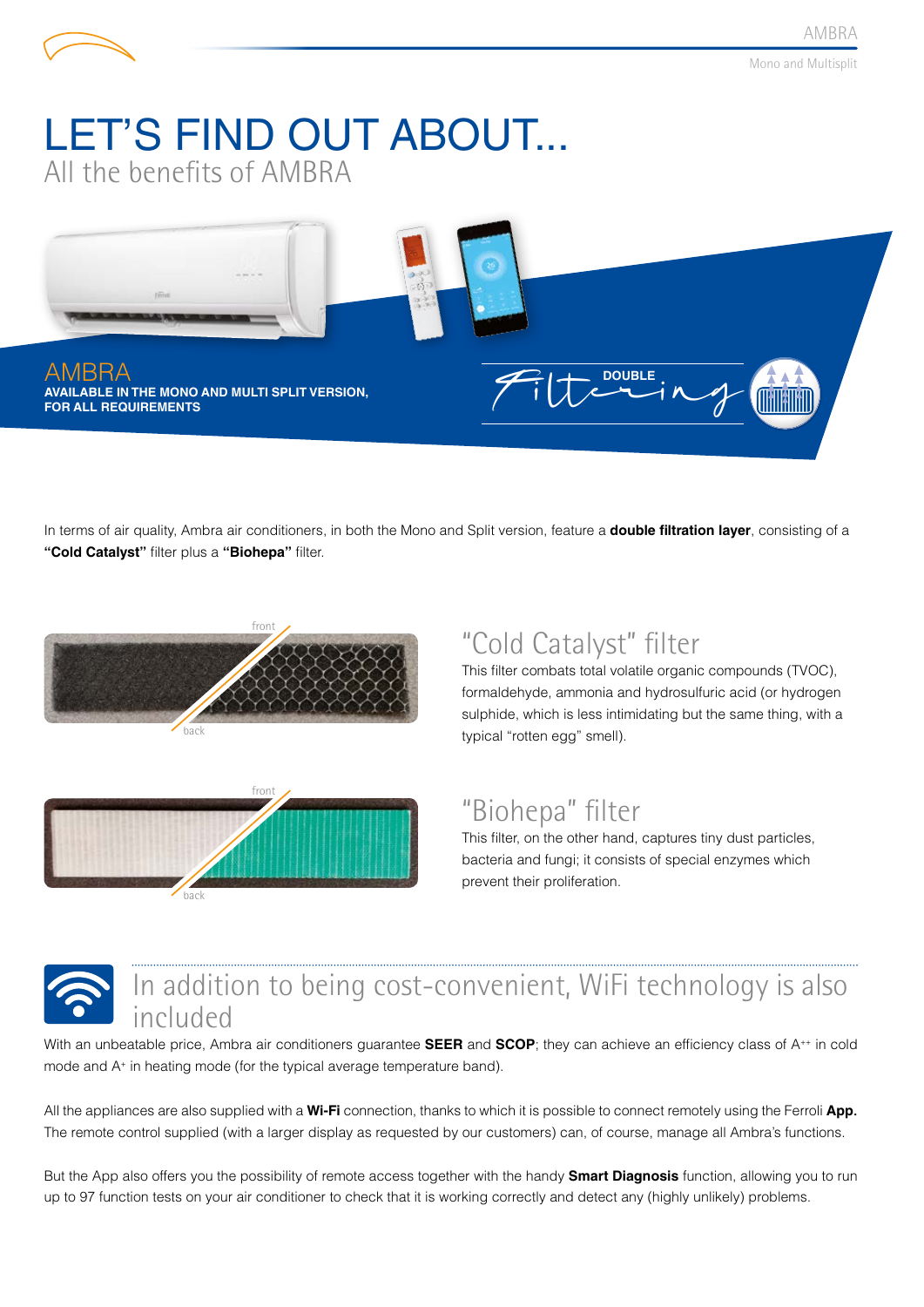

Mono

## TECHNICAL DATA AMBRA Mono version

| <b>MODEL</b>                        |                                  |                           | <b>MONO 09</b>    | <b>MONO 12</b>                           | <b>MONO 18</b>             | <b>MONO 24</b>     |
|-------------------------------------|----------------------------------|---------------------------|-------------------|------------------------------------------|----------------------------|--------------------|
| Power supply                        |                                  | V-Ph-Hz                   |                   |                                          | 220/240 V - 1 phase - 50Hz |                    |
| Cooling power <sup>(1)</sup>        | nominal                          | W                         | 2,770             | 3,350                                    | 5,270                      | 5,860              |
|                                     | min-max                          | W                         | $908 \sim 3,398$  | $1,113 - 4,160$                          | $3,390 \sim 5,830$         | $2,080 \sim 7,910$ |
| Power absorbed                      | nominal                          | W                         | 769               | 1,021                                    | 1,550                      | 1,787              |
| in cooling                          | min-max                          | W                         | $100 \sim 1,240$  | $130 \sim 1,580$                         | $560 \sim 2,050$           | $420 \sim 3,150$   |
| Current absorbed                    | nominal                          | $\overline{A}$            | 3.34              | 4.44                                     |                            | 7.77               |
| in cooling                          | min-max                          | $\overline{A}$            | $0.4 \sim 5.4$    | $0.5 \sim 6.9$                           | $2.4 \sim 8.9$             | $1.8 \sim 13.8$    |
| EER ref. Standard EN14511 (nominal) |                                  |                           | 3.60              | 3.28                                     | 3.40                       | 3.28               |
|                                     | <b>SEER</b>                      |                           | 6.30              | 6.10                                     | 7.40                       | 6.10               |
| Cooling                             | PdesignC                         | kW                        | 2.80              | 3.60                                     | 5.20                       | 7.00               |
|                                     | Class ErP                        |                           | $\mathsf{A}^{++}$ | $\mathsf{A}^{**}$                        | $A^{++}$                   | $A^{++}$           |
| Nominal thermal                     | power <sup>(2)</sup>             | W                         | 2,930             | 3,570                                    | 4,970                      | 6,000              |
|                                     | min-max                          | W                         | $820 \sim 3,369$  | $1,084 - 4,220$                          | $3,100 \sim 5,850$         | $1,610 \sim 7,910$ |
| Nominal power                       | heating                          | W                         | 733               | 963                                      | 1,298                      | 1,608              |
| absorbed in                         | min-max                          | W                         | $120 \sim 1,200$  | $100 \sim 1,680$                         | $780 \sim 2,000$           | $300 \sim 2,750$   |
| Nominal current                     | heating                          | $\overline{A}$            | 3.18              | 4.19                                     | 5.64                       | 6.99               |
| absorbed in                         | min-max                          | $\overline{A}$            | $0.5 \sim 5.2$    | $0.4 \sim 6.9$                           | $3.4 \sim 8.7$             | $1.3 \sim 12.2$    |
| COP ref. Standard EN14511 (nominal) |                                  |                           | 3.99              | 3.71                                     | 3.83                       | 3.73               |
|                                     | <b>SCOP</b>                      |                           | 4.00              | 4.00                                     | 4.00                       | 4.00               |
| <b>Heating Moderate</b>             | PdesignH                         | kW                        | 2.60              | 2.70                                     | 4.10                       | 4.80               |
| climate zone                        | Class ErP                        |                           | $A+$              | $A+$                                     | $A+$                       | $A+$               |
|                                     | Tbiv / Tol                       | $^{\circ}C$               | $-7/ -15$         | $-7/ -15$                                | $-7/ -15$                  | $-7/ -15$          |
|                                     | <b>SCOP</b>                      |                           | 5.10              | 5.10                                     | 5.10                       | 4.80               |
| Heating Warm climate                | PdesignH                         | kW                        | 2.60              | 2.50                                     | 4.40                       | 5.80               |
| zone                                | Class ErP                        |                           | $A^{++}$          | $A^{++}$                                 | $A^{+++}$                  | $\mathsf{A}^{++}$  |
|                                     | Tbiv / Tol                       | $\rm ^{\circ}C$           | $2/ -15$          | $2/ -15$                                 | $2/ -15$                   | $2/ -15$           |
| Maximum power absorbed              |                                  | W                         | 2,150             | 2,150                                    | 2,500                      | 3,500              |
| Maximum current absorbed            |                                  | $\boldsymbol{\mathsf{A}}$ | 10                | 10                                       | 13                         | 15.5               |
| Inrush current                      |                                  | $\overline{A}$            |                   | Negligible thanks to inverter technology |                            |                    |
|                                     | Air flow rate (max-med-min)      | $m^3/h$                   | 466 / 360 / 325   | 540 / 430 / 314                          | 840 / 680 / 540            | 980 / 817 / 662    |
| Indoor unit                         | Sound pressure (3) (max-med-min) | dB(A)                     | 38.5 / 32 / 25    | 40.5 / 34.5 / 25                         | 42.5 / 36 / 26             | 45 / 40.5 / 36     |
|                                     | Sound pressure (max)             | dB(A)                     | 54                | 55                                       | 56                         | 59                 |
|                                     | Air flow rate                    | $m^3/h$                   | 1,750             | 1,800                                    | 2,100                      | 3,500              |
| Outdoor unit                        | Sound pressure (3)               | dB(A)                     | 55.5              | 56                                       | 56                         | 59                 |
|                                     | Sound power                      | dB(A)                     | 62                | 63                                       | 63                         | 67                 |
| Refrigerant gas                     | Type / GWP                       |                           |                   |                                          | R32 / 675                  |                    |
|                                     | Load quantity                    | kg                        | 0.55              | 0.55                                     | 1.08                       | 1.42               |
| Liquid / gas line connections       |                                  | inches                    | $1/4" - 3/8"$     | $1/4$ " - $3/8$ "                        | $1/4$ " - $1/2$ "          | $3/8" - 5/8"$      |
| Maximum length refrigeration lines  |                                  | m                         | 25                | 25                                       | 30                         | 50                 |
| Maximum height difference           |                                  | m                         | 10                | 10                                       | 20                         | 25                 |

**(1)** External air temperature = 35°C D.B. • Room air temperature = 27°C D.B. / 19°C W.B. - **(2)** External air temperature = 7°C D.B. / 6°C W.B. • Room air temperature = 20°C D.B. - **(3)** Sound pressure measured at a distance of 1 m: E.U. in open area, I.U. in 100 m3 room with 0.5 second reverberation time





| <b>MODEL</b> | W mm | H <sub>mm</sub> | D mm | <b>Weight kg</b> |
|--------------|------|-----------------|------|------------------|
| 9            | 805  | 285             | 194  | 7.6              |
| 12           | 805  | 285             | 194  | 7.6              |
| 18           | 957  | 302             | 213  | 10.0             |
| 24           | 1040 | 327             | 220  | 12.3             |



| <b>MODEL</b> | W <sub>mm</sub> | H <sub>mm</sub> | D <sub>mm</sub> | <b>Weight kg</b> |
|--------------|-----------------|-----------------|-----------------|------------------|
| 9            | 720             | 495             | 270             | 23.2             |
| 12           | 720             | 495             | 270             | 23.2             |
| 18           | 802             | 554             | 330             | 32.7             |
| 24           | 890             | 673             | 342             | 429              |



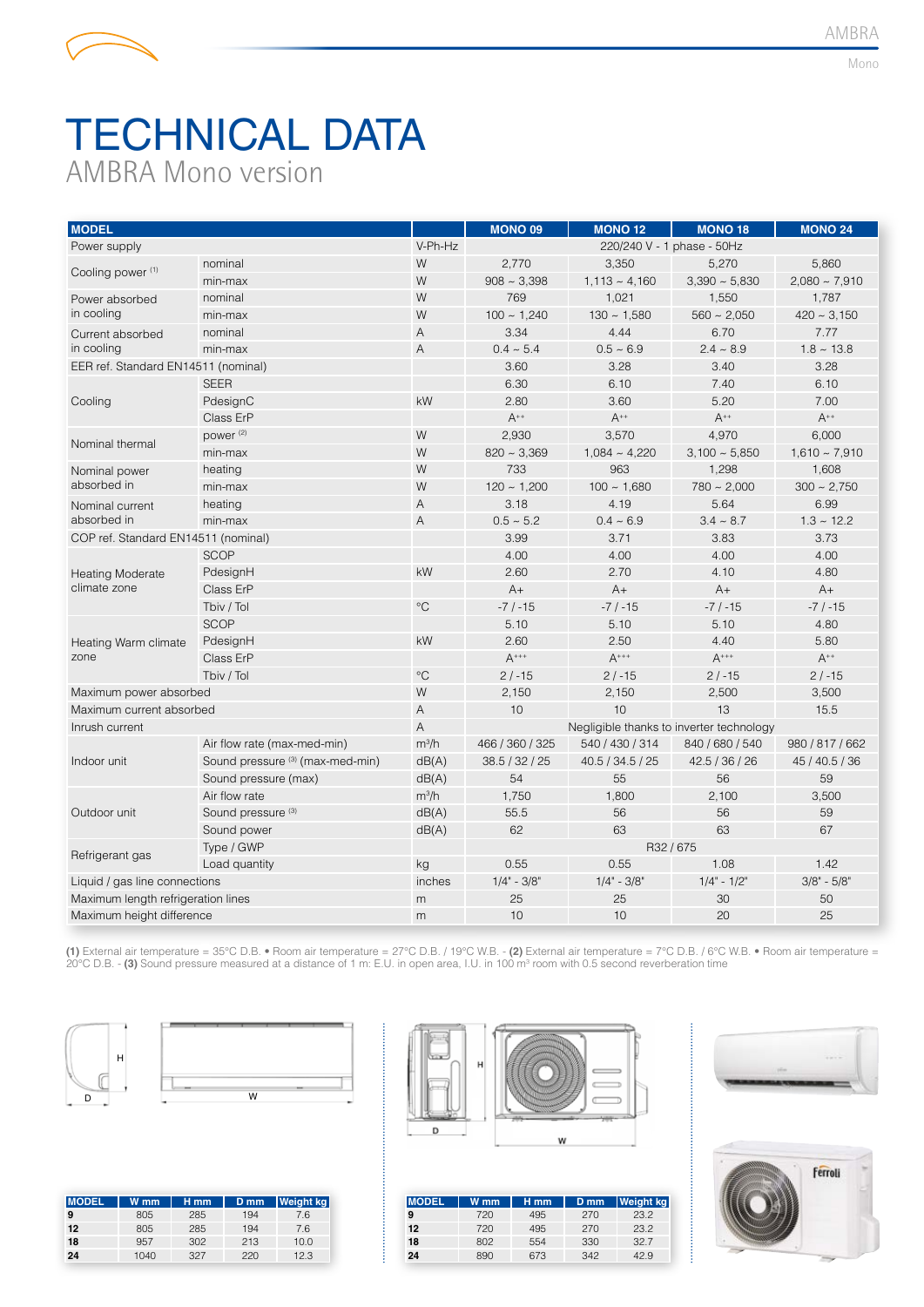# TECHNICAL DATA AMBRA Multisplit version

| <b>OUTDOOR UNIT</b>                 |                    |                | $14 - 2$         | $18-2$             | $21-3$                                   | $27-3$             | $28 - 4$            |
|-------------------------------------|--------------------|----------------|------------------|--------------------|------------------------------------------|--------------------|---------------------|
| Nominal combination                 |                    |                | $7 + 7$          | $9 + 9$            | $7 + 7 + 7$                              | $9 + 9 + 9$        | $7 + 7 + 7 + 7$     |
| Power supply                        |                    | V-Ph-Hz        |                  |                    | 220/240 V - 1 phase - 50Hz               |                    |                     |
| Cooling power <sup>(1)</sup>        | nominal            | W              | 4.105            | 5,275              | 6,155                                    | 7,915              | 8,205               |
|                                     | min-max            | W              | $1,465 - 4,980$  | $2,285 \sim 5,715$ | $1,995 \sim 6,595$                       |                    | $2,050 \sim 9,845$  |
| Power absorbed                      | nominal            | W              | 1,270            | 1,635              | 1,905                                    | 2,450              | 2,540               |
| in cooling                          | min-max            | W              | $115 \sim 1,672$ | $690 \sim 2,000$   | $180 \sim 2,200$                         | $290 \sim 3,100$   | $890 \sim 3,180$    |
| Current absorbed                    | nominal            | $\overline{A}$ | 5.8              | 7.3                | 8.3                                      | 11.2               | 11.3                |
| in cooling                          | min-max            | A              | $1.12 \sim 7.35$ | $3.2 \sim 9.0$     | $1.8 \sim 10.0$                          | $2.0 \sim 13.5$    | $3.9 \sim 14.1$     |
| EER ref. Standard EN14511 (nominal) |                    |                | 3.23             | 3.23               | 3.23                                     | 3.23               | 3.23                |
|                                     | <b>SEER</b>        |                | 5.6              | 6.1                | 6.1                                      | 6.1                | 6.1                 |
| Cooling                             | PdesignC           | kW             | 4.1              | 5.3                | 6.1                                      | 7.9                | 8.2                 |
|                                     | Class ErP          |                | $A^+$            | $A^{++}$           | $A^{++}$                                 | $A^{++}$           | $A^{++}$            |
| Thermal power <sup>(2)</sup>        | nominal            | W              | 4,395            | 5,570              | 6,450                                    | 8,205              | 8,790               |
|                                     | min-max            | W              | $1,525 - 4,980$  | $2,405 \sim 5,745$ | $1,450 - 6,680$                          | $2,285 \sim 8,500$ | $2,345 \sim 10,550$ |
| Power absorbed                      | nominal            | W              | 1,185            | 1,500              | 1,738                                    | 2,210              | 2,200               |
| in heating                          | min-max            | W              | $253 \sim 1,592$ | $600 \sim 1,780$   | $350 \sim 1,800$                         | $370 \sim 2,900$   | $770 \sim 2,750$    |
| Current absorbed                    | nominal            | A              | 5.4              | 6.6                | 7.6                                      | 10.1               | 9.8                 |
| in heating                          | min-max            | $\overline{A}$ | $1.9 - 7.0$      | $2.80 \sim 7.95$   | $2.6 \sim 8.0$                           | $2.4 \sim 13.0$    | $3.4 \sim 12.2$     |
| COP ref. Standard EN14511 (nominal) |                    |                | 3.71             | 3.71               | 3.71                                     | 3.73               | 4.00                |
|                                     | <b>SCOP</b>        |                | 3.8              | 3.8                | $\overline{4}$                           | 4.0                | 3.8                 |
| Heating Moderate climate            | PdesignH           | kW             | 3.7              | 4.8                | 5.4                                      | 5.6                | 6.5                 |
| zone                                | Class ErP          |                | A                | $A+$               | $A+$                                     | $A+$               | $\overline{A}$      |
|                                     | Tbiv / Tol         | $^{\circ}C$    | $-7/ -15$        | $-7/ -15$          | $-7/ -15$                                | $-7/ -15$          | $-7/ -15$           |
|                                     | <b>SCOP</b>        |                | 4.6              | 5.1                | 4.8                                      | 5.1                | 4.6                 |
| Heating Warm climate                | PdesignH           | kW             | 4.1              | 5                  | 5.6                                      | 6.1                | 6.9                 |
| zone                                | Class ErP          |                | $A^{++}$         | $A^{+++}$          | $A^{++}$                                 | $A^{+++}$          | $A^{++}$            |
|                                     | Tbiv / Tol         | $^{\circ}C$    | $2/ -15$         | $2/ -15$           | $2/ -15$                                 | $2/ -15$           | $2/ -15$            |
| Maximum power absorbed              |                    | W              | 2,750            | 3,050              | 3,910                                    | 4,100              | 4,150               |
| Maximum current absorbed            |                    | $\overline{A}$ | 12               | 12                 | 17                                       | 18                 | 19                  |
| Inrush current                      |                    | $\overline{A}$ |                  |                    | Negligible thanks to inverter technology |                    |                     |
|                                     | Air flow rate      | $m^3/h$        | 2,100            | 2,100              | 3,000                                    | 3,000              | 3,800               |
| Outdoor unit                        | Sound pressure (3) | dB(A)          | 56               | 54                 | 58                                       | 58                 | 61.5                |
|                                     | Sound power        | dB(A)          | 65               | 65                 | 65                                       | 68                 | 67                  |
| Refrigerant gas                     | Type / GWP         |                |                  |                    | R32 /675                                 |                    |                     |
|                                     | Load quantity      | kg             | 1.1              | 1.25               | 1.5                                      | 1.85               | 2.1                 |

| <b>INDOOR UNIT</b>               |         |                   | 9                 | 12                | 18                |
|----------------------------------|---------|-------------------|-------------------|-------------------|-------------------|
| Cooling performance              | W       | 2,050             | 2,640             | 3,515             | 5,275             |
| Thermal performance              | W       | 2.345             | 2.930             | 3.810             | 5.570             |
| Air flow rate (max-med-min)      | $m^3/h$ | 520 / 460 / 340   | 520 / 460 / 340   | 600 / 500 / 360   | 840 / 680 / 540   |
| Sound pressure (max-med-min-slo) | dB(A)   | 40 / 30 / 26 / 21 | 40 / 30 / 26 / 21 | 40 / 34 / 26 / 22 | 44 / 37 / 30 / 25 |
| Sound pressure (max)             | dB(A)   | 54                | 54                | 53                | 55                |
| Liquid / gas line connections    | inches  | $1/4$ " - $3/8$ " | $1/4" - 3/8"$     | $1/4$ " - $3/8$ " | $1/4$ " - $1/2$ " |

**(1)** External air temperature = 35°C D.B. • Room air temperature = 27°C D.B. / 19°C W.B. - **(2)** External air temperature = 7°C D.B. / 6°C W.B. • Room air temperature = 20°C D.B. - (3) Sound pressure measured at a distance of 1 m: E.U. in open area, I.U. in 100 m<sup>3</sup> room with 0.5 second reverberation time



| <b>MODEL</b> | W <sub>mm</sub> | H <sub>mm</sub> | D <sub>mm</sub> | <b>Weight kg</b> |
|--------------|-----------------|-----------------|-----------------|------------------|
|              | 805             | 285             | 194             | 7.5              |
| 9            | 805             | 285             | 194             | 7.5              |
| 12           | 805             | 285             | 194             | 7.5              |
| 18           | 957             | 302             | 213             | 10.0             |



| <b>MODEL</b> |     | W mm   W1 mm   H mm   D mm |     |     | <b>Weight kg</b> |
|--------------|-----|----------------------------|-----|-----|------------------|
| $14-2$       | 800 | 70                         | 554 | 333 | 31.6             |
| $18-2$       | 800 | 70                         | 554 | 333 | 35               |
| $21-3$       | 845 | 69                         | 702 | 363 | 43.3             |
| $27-3$       | 845 | 69                         | 702 | 363 | 48               |
| $28-4$       | 946 | 84                         | 810 | 420 | 62.1             |



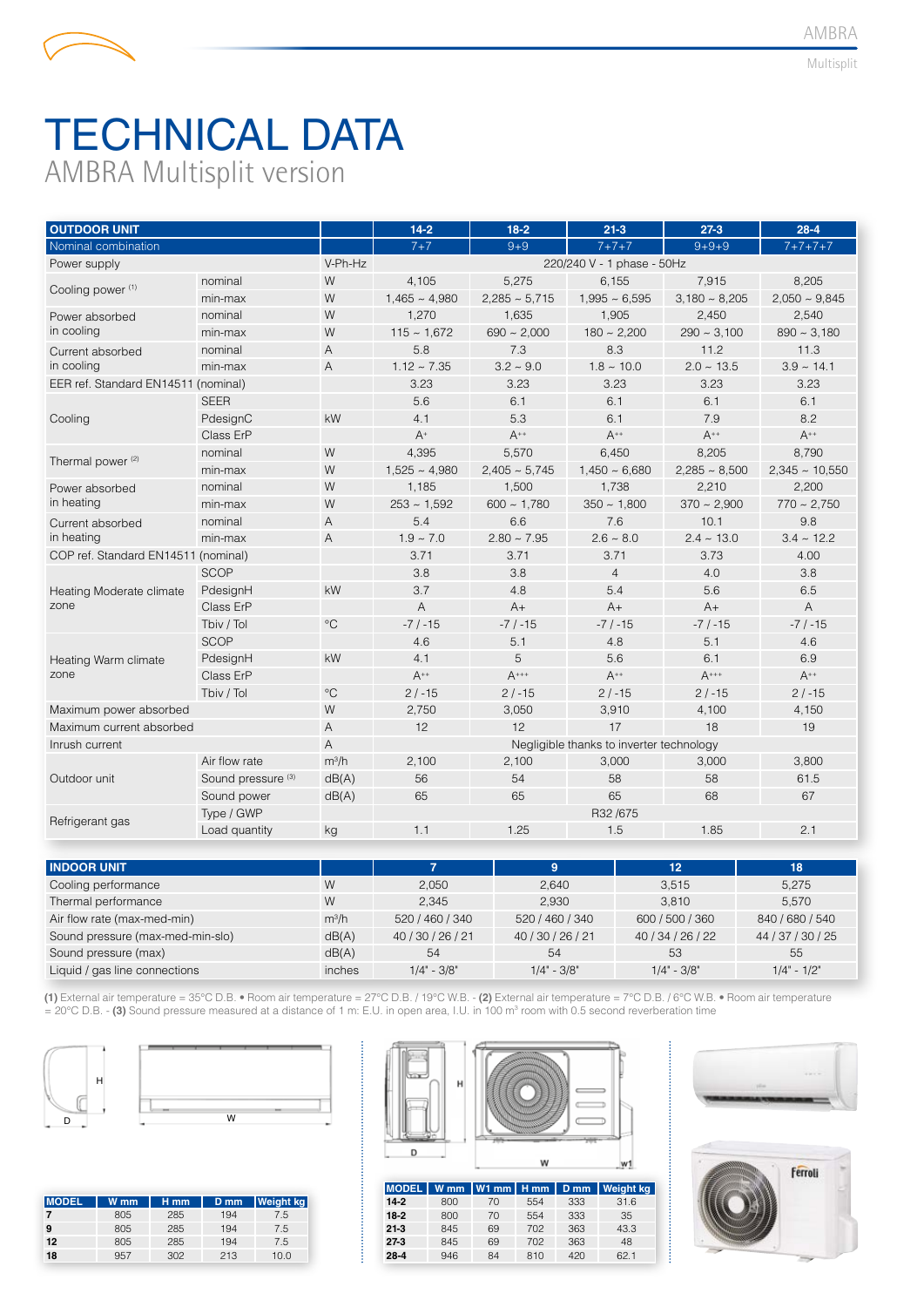## FEATURES Limits on length and height difference - Possible combinations

#### **FIELD OF APPLICATION**

| <b>OPERATING MODE</b> | <b>I PARAMETER</b>                   |             | <b>INDOOR SIDE</b>      | <b>OUTDOOR SIDE</b> |
|-----------------------|--------------------------------------|-------------|-------------------------|---------------------|
| Cooling               | Input air max/min temperature (B.S.) | °C          | 32/17                   | $50/ -15$           |
| Heating               | Input air max/min temperature (B.S.) | $^{\circ}C$ | 30/0                    | $30/ -15$           |
| All                   | Power voltage / frequency            |             | $230\pm10\%$ / $50\pm2$ |                     |

#### **LIMITS ON LENGTH AND HEIGHT DIFFERENCE OF COOLING PIPES**

The length of the cooling pipes between the indoor and outdoor units must be the shortest possible and is, in any case, limited by the maximum values in height difference between the two units. With the decrease in the difference in height between the units (H1,H2) and the length of the pipes (L), the load loss will be limited, thus increasing the overall performance of the machine. Observe the limits indicated in the following tables.



| <b>OUTDOOR UNIT</b>                                      |         | $14-2/18-2$ |      | $21 - 3$ |      |      | $27-3$ |      |      | $28 - 4$ |      |      |      |      |
|----------------------------------------------------------|---------|-------------|------|----------|------|------|--------|------|------|----------|------|------|------|------|
| <b>Diameter</b>                                          | Liquid  | $\alpha$    | 1/4" | 1/4"     | 1/4" | 1/4" | 1/4"   | 1/4" | 1/4" | 1/4"     | 1/4" | 1/4" | 1/4" | 1/4" |
|                                                          | Gas     | 66          | 3/8" | 3/8"     | 3/8" | 3/8" | 3/8"   | 3/8" | 3/8" | 3/8"     | 3/8" | 3/8" | 3/8" | 1/2" |
| Tot. maximum length                                      |         |             | 40   |          |      | 60   |        |      | 60   |          |      | 80   |      |      |
| Maximum length single unit                               |         | m           | 25   |          | 30   |      | 30     |      | 35   |          |      |      |      |      |
|                                                          | $H_{+}$ | m           | 15   |          |      | 15   |        |      | 15   |          | 15   |      |      |      |
| Maximum height difference                                | $H -$   | m           | 15   |          |      | 15   |        | 15   |      |          | 15   |      |      |      |
|                                                          | DH      | m           | 10   |          | 10   |      | 10     |      |      | 10       |      |      |      |      |
| Total maximum length of pipes with standard<br>m<br>load |         |             | 7.5  |          | 7.5  |      | 7.5    |      |      | 7.5      |      |      |      |      |
| Additional quantity of refrigerant per metre<br>g/m      |         |             | 12   | 12       | 12   | 12   | 12     | 12   | 12   | 12       | 12   | 12   | 12   | 24   |

#### **TABLE OF POSSIBLE COMBINATIONS**

| <b>OUTDOOR</b> |              |              |                |                                               | <b>INDOOR UNIT CONNECTED</b> |                   |               |                |  |  |
|----------------|--------------|--------------|----------------|-----------------------------------------------|------------------------------|-------------------|---------------|----------------|--|--|
| <b>UNIT</b>    |              |              | $\overline{2}$ |                                               | 3                            |                   |               | $\overline{4}$ |  |  |
|                | 7K           | <b>7K+7K</b> | $7K+9K$        |                                               |                              |                   |               |                |  |  |
| $14-2$         | 9K           | $7K+12K$     | $9K+9K$        |                                               | not included                 |                   | not included  |                |  |  |
|                | 12K          | 9K+12K       | $\sim$         |                                               |                              |                   |               |                |  |  |
|                | 7K           | $7K+7K$      | $7K+9K$        |                                               |                              |                   |               |                |  |  |
| $18-2$         | 9K           | 7K+12K       | $9K+9K$        |                                               | not included                 | not included      |               |                |  |  |
|                | 12K          | $9K+12K$     | $12K+12K$      |                                               |                              |                   |               |                |  |  |
|                |              | $7K+7K$      | $7K+9K$        | 7K+7K+7K                                      | 7K+7K+9K                     | 7K+7K+12K         |               |                |  |  |
|                | not included | 7K+12K       | 7K+18K         | $7K+9K+9K$                                    | 7K+9K+12K                    | $9K+9K+9K$        |               |                |  |  |
| $21 - 3$       |              | $9K+9K$      | $9K+12K$       | $9K+9K+12K$                                   |                              |                   | not included  |                |  |  |
|                |              | 9K+18K       | $12K+12K$      | $\overline{\phantom{a}}$                      | $\overline{\phantom{a}}$     |                   |               |                |  |  |
|                |              | $7K+7K$      | $7K+9K$        | $7K+7K+7K$                                    | 7K+7K+9K                     | 7K+7K+12K         |               |                |  |  |
|                |              | $7K+12K$     | 7K+18K         | 7K+7K+18K                                     | 7K+9K+9K                     | 7K+9K+12K         |               |                |  |  |
| $27 - 3$       | not included | $9K+9K$      | $9K+12K$       | 7K+9K+18K                                     | 7K+12K+12K                   | $9K+9K+9K$        | not included  |                |  |  |
|                |              | $9K+18K$     | $12K+12K$      | $9K+9K+12K$                                   | $9K+12K+12K$                 | $12K + 12K + 12K$ |               |                |  |  |
|                |              | $12K+18K$    | $\sim$ $-$     |                                               |                              |                   |               |                |  |  |
|                |              | 7K+7K        | $7K+9K$        | $7K+7K+7K$                                    | 7K+7K+9K                     | 7K+7K+12K         | 7K+7K+7K+7K   | 7K+7K+7K+9K    |  |  |
|                |              | $7K+12K$     | 7K+18K         | 7K+7K+18K                                     | 7K+9K+9K                     | 7K+9K+12K         | 7K+7K+7K+12K  | 7K+7K+7K+18K   |  |  |
|                |              | $9K+9K$      | $9K+12K$       | 7K+9K+18K                                     | 7K+12K+12K                   | 7K+12K+18K        | 7K+7K+9K+9K   | 7K+7K+9K+12K   |  |  |
| $28 - 4$       | not included | $9K+18K$     | $12K+12K$      | $9K+9K+9K$                                    | $9K+9K+12K$                  | $9K+9K+18K$       | 7K+7K+12K+12K | 7K+9K+9K+9K    |  |  |
|                |              | $12K+18K$    | $18K + 18K$    | $9K+12K+12K$<br>$9K+12K+18K$<br>$12K+12K+12K$ |                              | 7K+9K+9K+12K      | 7K+9K+12K+12K |                |  |  |
|                |              |              |                |                                               |                              | $\sim$            | $9K+9K+9K+9K$ | $9K+9K+9K+12K$ |  |  |

NB: • combinations for which the total power required by the indoor units is compatible with the nominal power of the outdoor unit. • combinations for which the total power required by the indoor units is higher than the nominal power of the outdoor unit. In the event of a simultaneous request for power by all the units connected, the power available for the individual units will be in line with the indications given in the previous table. **• IN BLUE, THE REFERENCE NOMINAL COMBINATIONS.**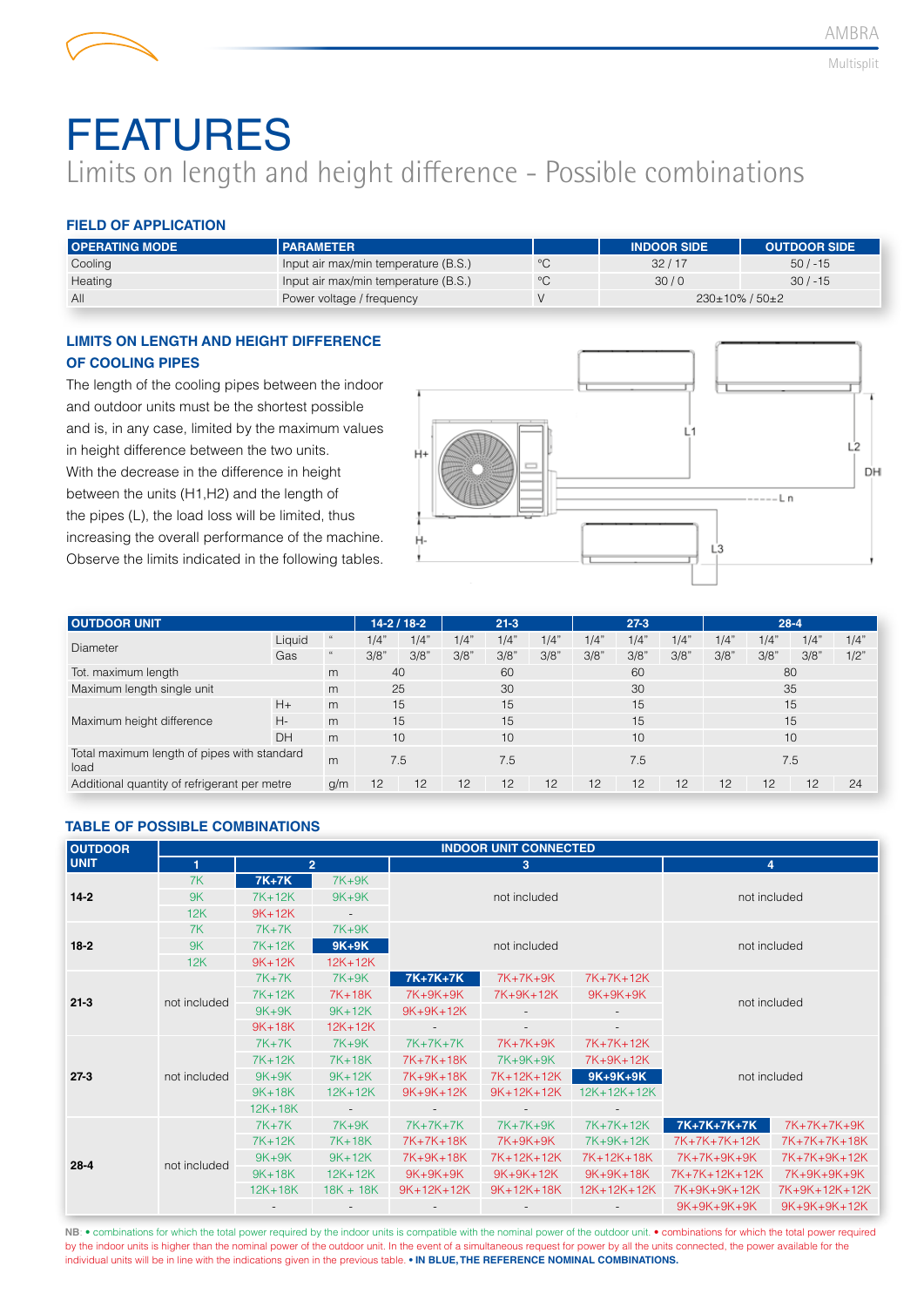**NB: The reference nominal combinations highlighted.**

NB: The reference nominal combinations highlighted.



|                 | Partial capacity (kW)   |                                      |                        |                          |                                  | <b>Total capacity in cooling</b><br><b>Power absorbed</b> |              |                    |                    | <b>Current absorbed</b> |                    | EER                |              |                    |                    |                    |                   |                     |
|-----------------|-------------------------|--------------------------------------|------------------------|--------------------------|----------------------------------|-----------------------------------------------------------|--------------|--------------------|--------------------|-------------------------|--------------------|--------------------|--------------|--------------------|--------------------|--------------------|-------------------|---------------------|
| EU <sup>1</sup> | <b>IU</b>               | <b>Combination</b>                   |                        |                          | Room                             |                                                           |              | (kW)               |                    |                         | Total (kW)         |                    |              | Total (A)          |                    |                    | <b>SEER</b>       | <b>Energy class</b> |
|                 |                         | $\overline{7}$                       | $\overline{A}$<br>2.00 | в                        | с                                | D                                                         | Min<br>1.23  | <b>Nom</b><br>2.00 | <b>Max</b><br>2.90 | <b>Min</b><br>0.30      | <b>Nom</b><br>0.62 | <b>Max</b><br>0.77 | Min<br>1.30  | <b>Nom</b><br>2.68 | <b>Max</b><br>3.34 | <b>Nom</b><br>3.25 | $\qquad \qquad -$ |                     |
|                 | 1                       | 9                                    | 2.50                   |                          |                                  |                                                           | 1.23         | 2.50               | 3.20               | 0.30                    | 0.77               | 0.96               | 1.30         | 3.34               | 4.18               | 3.25               |                   |                     |
|                 |                         | 12                                   | 3.50                   |                          |                                  |                                                           | 1.23         | 3.50               | 3.90               | 0.30                    | 1.08               | 1.35               | 1.30         | 4.68               | 5.85               | 3.25               |                   |                     |
| $14 - 2$        |                         | $7 + 7$                              | 2.05                   | 2.05                     |                                  |                                                           | 1.76         | 4.10               | 4.92               | 0.44                    | 1.27               | 1.59               | 1.93         | 5.52               | 6.90               | 3.23               | 5.6               | $A +$               |
|                 | $\overline{2}$          | $7 + 9$<br>$7 + 12$                  | 1.79<br>1.51           | 2.31<br>2.59             |                                  |                                                           | 1.76<br>1.76 | 4.10<br>4.10       | 4.92<br>4.92       | 0.44<br>0.44            | 1.27<br>1.27       | 1.59<br>1.59       | 1.93<br>1.93 | 5.52<br>5.52       | 6.90<br>6.90       | 3.23<br>3.23       | 5.6<br>5.6        | $A+$<br>$A+$        |
|                 |                         | $9 + 9$                              | 2.05                   | 2.05                     |                                  |                                                           | 1.76         | 4.10               | 4.92               | 0.44                    | 1.27               | 1.59               | 1.93         | 5.52               | 6.90               | 3.23               | 5.6               | $A+$                |
|                 |                         | $9 + 12$                             | 1.76                   | 2.34                     |                                  |                                                           | 1.76         | 4.10               | 4.92               | 0.44                    | 1.27               | 1.59               | 1.93         | 5.52               | 6.90               | 3.23               | 5.6               | A+                  |
|                 |                         | $\overline{7}$                       | 2.00                   |                          |                                  |                                                           | 1.43         | 2.00               | 2.90               | 0.35                    | 0.60               | 0.75               | 1.52         | 2.60               | 3.24               | 3.35               |                   |                     |
|                 |                         | 9<br>12                              | 2.50<br>3.50           | $\overline{\phantom{0}}$ |                                  |                                                           | 1.43<br>1.43 | 2.50<br>3.50       | 3.20<br>3.90       | 0.35<br>0.35            | 0.75<br>1.08       | 0.93<br>1.29       | 1.52<br>1.52 | 3.24<br>4.68       | 4.06<br>5.62       | 3.35<br>3.25       |                   |                     |
|                 |                         | $7 + 7$                              | 2.10                   | 2.10                     |                                  |                                                           | 2.12         | 4.20               | 5.62               | 0.54                    | 1.30               | 2.05               | 2.35         | 5.64               | 8.92               | 3.24               | 6.1               | $A++$               |
| $18-2$          |                         | $7 + 9$                              | 2.06                   | 2.64                     |                                  |                                                           | 2.12         | 4.70               | 5.83               | 0.54                    | 1.46               | 2.05               | 2.35         | 6.33               | 8.92               | 3.23               | 6.1               | $A++$               |
|                 | $\overline{\mathbf{2}}$ | $7 + 12$                             | 1.92                   | 3.28                     |                                  |                                                           | 2.12         | 5.20               | 6.41               | 0.54                    | 1.61               | 2.05               | 2.35         | 7.00               | 8.92               | 3.23               | 6.1               | $A++$               |
|                 |                         | $9 + 9$<br>$9 + 12$                  | 2.65<br>2.27           | 2.65<br>3.03             |                                  |                                                           | 2.12<br>2.12 | 5.30<br>5.30       | 6.41<br>6.41       | 0.54<br>0.54            | 1.64<br>1.64       | 2.05<br>2.05       | 2.35<br>2.35 | 7.13<br>7.13       | 8.92<br>8.92       | 3.23<br>3.23       | 6.1<br>6.1        | $A++$<br>$A++$      |
|                 |                         | 12+12                                | 2.65                   | 2.65                     |                                  |                                                           | 2.12         | 5.30               | 6.41               | 0.54                    | 1.64               | 2.05               | 2.35         | 7.13               | 8.92               | 3.23               | 6.1               | $A++$               |
|                 |                         | $7 + 7$                              | 2.10                   | 2.10                     |                                  |                                                           | 2.01         | 4.20               | 5.49               | 0.57                    | 1.30               | 1.89               | 2.46         | 5.65               | 8.21               | 3.23               | 5.6               | $A+$                |
|                 |                         | $7 + 9$                              | 2.06                   | 2.64                     |                                  |                                                           | 2.01         | 4.70               | 5.80               | 0.57                    | 1.46               | 1.98               | 2.46         | 6.33               | 8.62               | 3.23               | 5.6               | $A+$                |
|                 |                         | $7 + 12$<br>$7 + 18$                 | 1.95<br>1.76           | 3.35<br>4.54             |                                  |                                                           | 2.01<br>2.01 | 5.30<br>6.30       | 6.10<br>6.83       | 0.57<br>0.57            | 1.64<br>1.95       | 2.08<br>2.17       | 2.46<br>2.46 | 7.13<br>8.48       | 9.03<br>9.44       | 3.23<br>3.23       | 5.6<br>5.6        | $A+$<br>$A+$        |
|                 | $\overline{2}$          | $9 + 9$                              | 2.65                   | 2.65                     |                                  |                                                           | 2.01         | 5.30               | 6.41               | 0.57                    | 1.64               | 2.08               | 2.46         | 7.13               | 9.03               | 3.23               | 5.6               | $A+$                |
|                 |                         | $9 + 12$                             | 2.57                   | 3.43                     |                                  |                                                           | 2.01         | 6.00               | 6.59               | 0.57                    | 1.86               | 2.12               | 2.46         | 8.08               | 9.20               | 3.23               | 5.6               | $A+$                |
|                 |                         | $9 + 18$                             | 2.10                   | 4.20                     |                                  |                                                           | 2.01         | 6.30               | 6.83               | 0.57                    | 1.94               | 2.17               | 2.46         | 8.45               | 9.44               | 3.24               | 5.6               | $A+$                |
| $21 - 3$        |                         | $12 + 12$<br>$7 + 7 + 7$             | 3.10<br>2.03           | 3.10<br>2.03             | 2.03                             |                                                           | 2.01<br>2.44 | 6.20<br>6.10       | 6.83<br>7.20       | 0.57<br>0.68            | 1.92<br>1.89       | 2.17<br>2.36       | 2.46<br>2.96 | 8.35<br>8.21       | 9.44<br>10.26      | 3.23<br>3.23       | 5.6<br>6.1        | $A+$<br>$A++$       |
|                 |                         | $7 + 7 + 9$                          | 1.92                   | 1.92                     | 2.47                             |                                                           | 2.44         | 6.30               | 7.26               | 0.68                    | 1.95               | 2.36               | 2.96         | 8.48               | 10.26              | 3.23               | 6.1               | $A++$               |
|                 |                         | $7 + 7 + 12$                         | 1.70                   | 1.70                     | 2.91                             |                                                           | 2.44         | 6.30               | 7.32               | 0.68                    | 1.94               | 2.36               | 2.96         | 8.45               | 10.26              | 3.24               | 6.1               | $A++$               |
|                 | 3                       | $7 + 9 + 9$                          | 1.76                   | 2.27                     | 2.27                             |                                                           | 2.44         | 6.30               | 7.32               | 0.68                    | 1.94               | 2.36               | 2.96         | 8.45               | 10.26              | 3.24               | 6.1               | $A++$               |
|                 |                         | $7 + 9 + 12$<br>$9 + 9 + 9$          | 1.58<br>2.10           | 2.03<br>2.10             | 2.70<br>2.10                     |                                                           | 2.44<br>2.44 | 6.30<br>6.30       | 7.32<br>7.32       | 0.68<br>0.68            | 1.94<br>1.94       | 2.36<br>2.36       | 2.96<br>2.96 | 8.45<br>8.45       | 10.26<br>10.26     | 3.24<br>3.24       | 6.1<br>6.1        | $A++$<br>$A++$      |
|                 |                         | $9 + 9 + 12$                         | 1.89                   | 1.89                     | 2.52                             |                                                           | 2.44         | 6.30               | 7.32               | 0.68                    | 1.94               | 2.36               | 2.96         | 8.45               | 10.26              | 3.24               | 6.1               | $A++$               |
|                 |                         | $7 + 7$                              | 2.10                   | 2.10                     |                                  |                                                           | 2.21         | 4.20               | 6.32               | 0.64                    | 1.30               | 2.08               | 2.76         | 5.65               | 9.04               | 3.23               | 5.6               | $A+$                |
|                 |                         | $7 + 9$                              | 2.06                   | 2.64                     |                                  |                                                           | 2.21         | 4.70               | 6.72               | 0.64                    | 1.46               | 2.20               | 2.76         | 6.33               | 9.57               | 3.23               | 5.6               | $A+$                |
|                 |                         | $7 + 12$<br>$7+18$                   | 1.95<br>1.82           | 3.35<br>4.68             |                                  |                                                           | 2.21<br>2.21 | 5.30<br>6.50       | 7.11<br>7.90       | 0.64<br>0.64            | 1.64<br>2.01       | 2.45<br>2.69       | 2.76<br>2.76 | 7.13<br>8.75       | 10.63<br>11.70     | 3.23<br>3.23       | 5.6<br>5.6        | $A+$<br>$A+$        |
|                 | $\overline{2}$          | $9 + 9$                              | 2.65                   | 2.65                     |                                  |                                                           | 2.21         | 5.30               | 7.11               | 0.64                    | 1.64               | 2.45               | 2.76         | 7.13               | 10.63              | 3.23               | 5.6               | $A+$                |
|                 |                         | $9 + 12$                             | 2.57                   | 3.43                     |                                  |                                                           | 2.21         | 6.00               | 7.51               | 0.64                    | 1.86               | 2.57               | 2.76         | 8.08               | 11.17              | 3.23               | 5.6               | $A+$                |
|                 |                         | $9 + 18$                             | 2.27                   | 4.53                     |                                  |                                                           | 2.21         | 6.80               | 7.90               | 0.64                    | 2.09               | 2.69               | 2.76         | 9.10               | 11.70              | 3.25               | 5.6               | $A+$                |
|                 |                         | 12+12<br>$12 + 18$                   | 3.15<br>2.72           | 3.15<br>4.08             | $\overbrace{\qquad \qquad }$     |                                                           | 2.21<br>2.21 | 6.30<br>6.80       | 7.66<br>7.90       | 0.64<br>0.64            | 1.94<br>2.09       | 2.64<br>2.69       | 2.76<br>2.76 | 8.45<br>9.10       | 11.48<br>11.70     | 3.24<br>3.25       | 5.6<br>5.6        | $A+$<br>$A+$        |
|                 |                         | $7 + 7 + 7$                          | 2.43                   | 2.43                     | 2.43                             |                                                           | 2.77         | 7.30               | 8.69               | 0.76                    | 2.26               | 2.91               | 3.30         | 9.83               | 12.65              | 3.23               | 6.1               | $A++$               |
| $27-3$          |                         | $7 + 7 + 9$                          | 2.25                   | 2.25                     | 2.90                             |                                                           | 2.77         | 7.40               | 8.69               | 0.76                    | 2.29               | 2.91               | 3.30         | 9.96               | 12.65              | 3.23               | 6.1               | $A++$               |
|                 |                         | $7 + 7 + 12$                         | 2.13                   | 2.13                     | 3.65                             |                                                           | 2.77         | 7.90               | 8.69               | 0.76                    | 2.45               | 2.91               | 3.30         | 10.63              | 12.65              | 3.23               | 6.1               | $A++$               |
|                 |                         | $7 + 7 + 18$<br>$7 + 9 + 9$          | 1.73<br>2.13           | 1.73<br>2.74             | 4.44<br>2.74                     |                                                           | 2.77<br>2.77 | 7.90<br>7.60       | 8.69<br>8.69       | 0.76<br>0.76            | 2.43<br>2.35       | 2.91<br>2.91       | 3.30<br>3.30 | 10.57<br>10.23     | 12.65<br>12.65     | 3.25<br>3.23       | 6.1<br>6.1        | $A++$<br>$A++$      |
|                 |                         | $7 + 9 + 12$                         | 1.98                   | 2.54                     | 3.39                             |                                                           | 2.77         | 7.90               | 8.69               | 0.76                    | 2.45               | 2.91               | 3.30         | 10.63              | 12.65              | 3.23               | 6.1               | $A++$               |
|                 | 3                       | $7 + 9 + 18$                         | 1.63                   | 2.09                     | 4.18                             |                                                           | 2.77         | 7.90               | 8.69               | 0.76                    | 2.43               | 2.91               | 3.30         | 10.57              | 12.65              | 3.25               | 6.1               | $A++$               |
|                 |                         | $7 + 12 + 12$<br>$9 + 9 + 9$         | 1.78<br>2.63           | 3.06<br>2.63             | 3.06<br>2.63                     |                                                           | 2.77<br>2.77 | 7.90<br>7.90       | 8.69<br>8.69       | 0.76<br>0.76            | 2.43<br>2.45       | 2.91<br>2.91       | 3.30<br>3.30 | 10.57<br>10.63     | 12.65<br>12.65     | 3.25<br>3.23       | 6.1<br>6.1        | $A++$<br>A++        |
|                 |                         | $9 + 9 + 12$                         | 2.37                   | 2.37                     | 3.16                             |                                                           | 2.77         | 7.90               | 8.69               | 0.76                    | 2.43               | 2.91               | 3.30         | 10.57              | 12.65              | 3.25               | 6.1               | $A++$               |
|                 |                         | $9 + 12 + 12$                        | 2.15                   | 2.87                     | 2.87                             |                                                           | 2.77         | 7.90               | 8.69               | 0.76                    | 2.43               | 2.91               | 3.30         | 10.57              | 12.65              | 3.25               | 6.1               | $A++$               |
|                 |                         | $12 + 12 + 12$                       | 2.63                   | 2.63                     | 2.63                             |                                                           | 2.77         | 7.90               | 8.69               | 0.76                    | 2.43               | 2.91               | 3.30         | 10.57              | 12.65              | 3.25               | 6.1               | $A++$               |
|                 |                         | $7 + 7$<br>$7 + 9$                   | 2.10<br>2.06           | 2.10<br>2.64             |                                  |                                                           | 2.05<br>2.05 | 4.20<br>4.70       | 6.07<br>6.40       | 0.63<br>0.63            | 1.30<br>1.46       | 2.03<br>2.16       | 2.76<br>2.76 | 5.65<br>6.33       | 8.83<br>9.38       | 3.23<br>3.23       | 5.1<br>5.1        | Α<br>Α              |
|                 |                         | $7 + 12$                             | 1.95                   | 3.35                     |                                  |                                                           | 2.05         | 5.30               | 6.81               | 0.63                    | 1.64               | 2.28               | 2.76         | 7.13               | 9.93               | 3.23               | 5.1               | Α                   |
|                 |                         | $7 + 18$                             | 1.96                   | 5.04                     | $\qquad \qquad$                  | $\qquad \qquad -$                                         | 2.05         | 7.00               | 7.54               | 0.63                    | 2.17               | 2.79               | 2.76         | 9.42               | 12.14              | 3.23               | 5.1               | Α                   |
|                 | $\overline{2}$          | $9 + 9$<br>$9 + 12$                  | 2.65<br>2.57           | 2.65<br>3.43             |                                  | $\qquad \qquad -$                                         | 2.05<br>2.05 | 5.30<br>6.00       | 6.81<br>6.98       | 0.64<br>0.64            | 1.64<br>1.86       | 2.29<br>2.41       | 2.76<br>2.76 | 7.13<br>8.08       | 9.95<br>10.50      | 3.23<br>3.23       | 6.1<br>6.1        | $A++$<br>$A++$      |
|                 |                         | $9 + 18$                             | 2.43                   | 4.87                     | $\qquad \qquad -$                | $\qquad \qquad -$                                         | 2.05         | 7.30               | 7.55               | 0.64                    | 2.26               | 2.80               | 2.76         | 9.83               | 12.16              | 3.23               | 6.1               | $A++$               |
|                 |                         | $12 + 12$                            | 3.25                   | 3.25                     |                                  |                                                           | 2.05         | 6.50               | 7.39               | 0.64                    | 2.01               | 2.49               | 2.76         | 8.75               | 10.83              | 3.23               | 6.1               | $A++$               |
|                 |                         | $12 + 18$                            | 2.92                   | 4.38                     | $\qquad \qquad -$                | $\overline{\phantom{m}}$                                  | 2.05         | 7.30               | 7.55               | 0.64                    | 2.26               | 2.80               | 2.76         | 9.83               | 12.16              | 3.23               | 6.1               | $A++$               |
|                 |                         | $18 + 18$<br>$7 + 7 + 7$             | 3.75<br>2.00           | 3.75<br>2.00             | $\overline{\phantom{m}}$<br>2.00 | $\overline{\phantom{m}}$                                  | 2.05<br>2.62 | 7.50<br>6.00       | 7.55<br>8.45       | 0.64<br>0.76            | 2.32<br>1.86       | 2.80<br>2.94       | 2.76<br>3.31 | 10.10<br>8.08      | 12.16<br>12.80     | 3.23<br>3.23       | 6.1<br>5.6        | $A++$<br>$A+$       |
|                 |                         | $7 + 7 + 9$                          | 1.98                   | 1.98                     | 2.54                             | $\overline{\phantom{m}}$                                  | 2.62         | 6.50               | 8.45               | 0.76                    | 2.01               | 2.94               | 3.31         | 8.75               | 12.80              | 3.23               | 5.6               | $A+$                |
|                 |                         | $7 + 7 + 12$                         | 1.91                   | 1.91                     | 3.28                             |                                                           | 2.62         | 7.10               | 8.45               | 0.76                    | 2.20               | 2.94               | 3.31         | 9.56               | 12.80              | 3.23               | 5.6               | $A+$                |
|                 |                         | $7 + 7 + 18$                         | 1.71                   | 1.71                     | 4.39                             | $\overbrace{\qquad \qquad }$                              | 2.62         | 7.80               | 8.45               | 0.76                    | 2.41               | 2.94               | 3.31         | 10.50              | 12.80              | 3.23               | 5.6               | $A+$                |
|                 |                         | $7 + 9 + 9$<br>$7 + 9 + 12$          | 1.90<br>1.88           | 2.45<br>2.41             | 2.68<br>3.21                     | $\overline{\phantom{m}}$<br>$\overline{\phantom{m}}$      | 2.62<br>2.62 | 6.80<br>7.50       | 8.45<br>8.45       | 0.76<br>0.76            | 2.11<br>2.32       | 2.94<br>2.94       | 3.31<br>3.31 | 9.15<br>10.10      | 12.80<br>12.80     | 3.23<br>3.23       | 5.6<br>5.6        | $A+$<br>$A+$        |
|                 |                         | $7 + 9 + 18$                         | 1.61                   | 2.06                     | 4.13                             | $\overbrace{\phantom{123221}}$                            | 2.62         | 7.80               | 8.45               | 0.76                    | 2.41               | 2.94               | 3.31         | 10.50              | 12.80              | 3.23               | 5.6               | $A+$                |
|                 | 3                       | 7+12+12                              | 1.76                   | 3.02                     | 3.02                             | $\overline{\phantom{0}}$                                  | 2.62         | 7.80               | 8.45               | 0.76                    | 2.41               | 2.94               | 3.31         | 10.50              | 12.80              | 3.23               | 5.6               | $A+$                |
| $28 - 4$        |                         | $7 + 12 + 18$                        | 1.48                   | 2.53                     | 3.79                             | $\overline{\phantom{0}}$                                  | 2.62         | 7.80               | 8.45               | 0.76                    | 2.41               | 2.94               | 3.31         | 10.50              | 12.80              | 3.23               | 5.6               | $A+$                |
|                 |                         | $9 + 9 + 9$<br>$9 + 9 + 12$          | 2.37<br>2.34           | 2.37<br>2.34             | 2.37<br>3.12                     | $\overline{\phantom{0}}$                                  | 2.63<br>2.63 | 7.10<br>7.80       | 8.46<br>8.46       | 0.76<br>0.76            | 2.20<br>2.41       | 2.95<br>2.95       | 3.32<br>3.32 | 9.56<br>10.50      | 12.82<br>12.82     | 3.23<br>3.23       | 6.1<br>6.1        | $A++$<br>$A++$      |
|                 |                         | $9 + 9 + 18$                         | 1.95                   | 1.95                     | 3.90                             |                                                           | 2.63         | 7.80               | 8.46               | 0.76                    | 2.41               | 2.95               | 3.32         | 10.50              | 12.82              | 3.23               | 6.1               | $A++$               |
|                 |                         | $9 + 12 + 12$                        | 2.13                   | 2.84                     | 2.84                             | $\overline{\phantom{m}}$                                  | 2.63         | 7.80               | 8.46               | 0.76                    | 2.41               | 2.95               | 3.32         | 10.50              | 12.82              | 3.23               | 6.1               | $A++$               |
|                 |                         | $9 + 12 + 18$<br>$12 + 12 + 12$      | 1.80<br>2.60           | 2.40<br>2.60             | 3.60<br>2.60                     | $\overline{\phantom{m}}$<br>$\overline{\phantom{m}}$      | 2.62<br>2.63 | 7.80<br>7.80       | 8.45<br>8.46       | 0.76<br>0.76            | 2.41<br>2.41       | 2.94<br>2.95       | 3.31<br>3.32 | 10.50<br>10.50     | 12.80<br>12.82     | 3.23<br>3.23       | 5.6<br>6.1        | $A+$<br>$A++$       |
|                 |                         | $7 + 7 + 7 + 7$                      | 2.05                   | 2.05                     | 2.05                             | 2.05                                                      | 2.87         | 8.20               | 9.92               | 0.86                    | 2.54               | 3.17               | 3.75         | 11.04              | 13.80              | 3.23               | 6.1               | $A++$               |
|                 |                         | $7 + 7 + 7 + 9$                      | 1.91                   | 1.91                     | 1.91                             | 2.46                                                      | 2.87         | 8.20               | 9.92               | 0.86                    | 2.54               | 3.17               | 3.75         | 11.04              | 13.80              | 3.23               | 6.1               | $A++$               |
|                 |                         | $7 + 7 + 7 + 12$<br>$7 + 7 + 7 + 18$ | 1.74<br>1.47           | 1.74<br>1.47             | 1.74<br>1.47                     | 2.98<br>3.78                                              | 2.87<br>2.87 | 8.20<br>8.20       | 9.92<br>9.92       | 0.86<br>0.86            | 2.54<br>2.54       | 3.17<br>3.17       | 3.75<br>3.75 | 11.04<br>11.04     | 13.80              | 3.23<br>3.23       | 6.1<br>6.1        | $A++$<br>$A++$      |
|                 |                         | $7 + 7 + 9 + 9$                      | 1.79                   | 1.79                     | 2.31                             | 2.31                                                      | 2.87         | 8.20               | 9.92               | 0.86                    | 2.54               | 3.17               | 3.75         | 11.04              | 13.80<br>13.80     | 3.23               | 6.1               | $A++$               |
|                 | $\overline{4}$          | $7 + 7 + 9 + 12$                     | 1.64                   | 1.64                     | 2.11                             | 2.81                                                      | 2.87         | 8.20               | 9.92               | 0.86                    | 2.54               | 3.17               | 3.75         | 11.04              | 13.80              | 3.23               | 6.1               | $A++$               |
|                 |                         | $7 + 7 + 12 + 12$                    | 1.51                   | 1.51                     | 2.59                             | 2.59                                                      | 2.87         | 8.20               | 9.92               | 0.86                    | 2.54               | 3.17               | 3.75         | 11.04              | 13.80              | 3.23               | 6.1               | $A++$               |
|                 |                         | $7 + 9 + 9 + 9$<br>$7 + 9 + 9 + 12$  | 1.69<br>1.55           | 2.17<br>1.99             | 2.17<br>1.99                     | 2.17<br>2.66                                              | 2.87<br>2.87 | 8.20<br>8.20       | 9.92<br>9.92       | 0.86<br>0.86            | 2.54<br>2.54       | 3.17<br>3.17       | 3.75<br>3.75 | 11.04<br>11.04     | 13.80<br>13.80     | 3.23<br>3.23       | 6.1<br>6.1        | $A++$<br>$A++$      |
|                 |                         | 7+9+12+12                            | 1.44                   | 1.85                     | 2.46                             | 2.46                                                      | 2.87         | 8.20               | 9.92               | 0.86                    | 2.54               | 3.17               | 3.75         | 11.04              | 13.80              | 3.23               | 6.1               | $A++$               |
|                 |                         | $9 + 9 + 9 + 9$                      | 2.05                   | 2.05                     | 2.05                             | 2.05                                                      | 2.87         | 8.20               | 9.92               | 0.86                    | 2.54               | 3.17               | 3.75         | 11.04              | 13.80              | 3.23               | 6.1               | $A++$               |
|                 |                         | $9+9+9+12$                           | 1.89                   | 1.89                     | 1.89                             | 2.52                                                      | 2.87         | 8.20               | 9.92               | 0.86                    | 2.54               | 3.17               | 3.75         | 11.04              | 13.80              | 3.23               | 6.1               | $A++$               |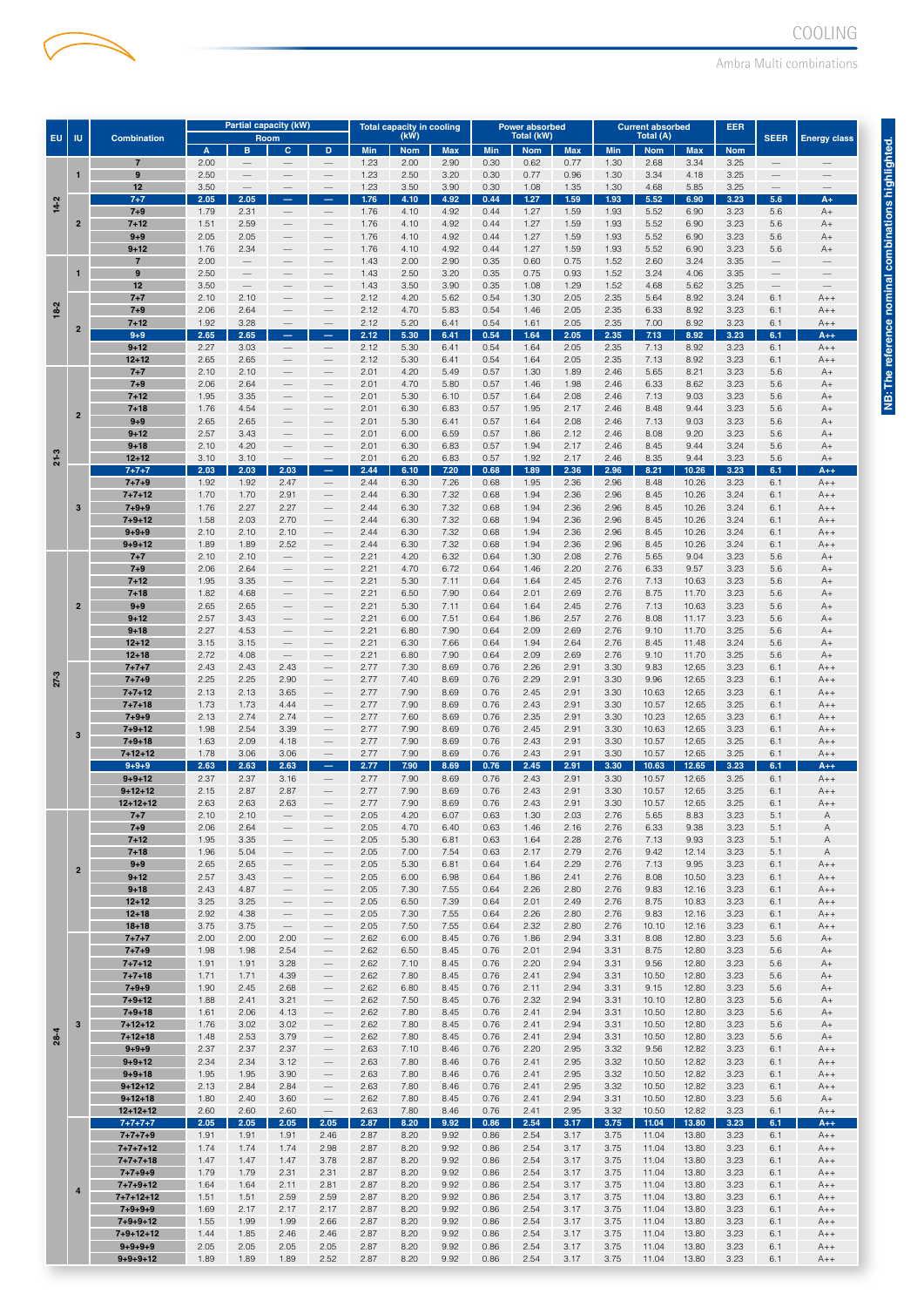

| I<br><b>Service Service</b> |  |
|-----------------------------|--|
| ĺ<br>į                      |  |
| l<br>ļ                      |  |
| <b>Service Service</b>      |  |

| EU       | ۱U             |                                 | Partial capacity (kW<br><b>Total capacity in heating</b><br>(kW)<br><b>Combination</b><br>Room |                          |                          | Power absorbed<br>Total (kW)           |              |              | <b>Current absorbed</b><br>Total (A) |              |              | <b>COP</b>   | <b>SCOP</b>  | <b>Energy class</b> |                |              |            |              |
|----------|----------------|---------------------------------|------------------------------------------------------------------------------------------------|--------------------------|--------------------------|----------------------------------------|--------------|--------------|--------------------------------------|--------------|--------------|--------------|--------------|---------------------|----------------|--------------|------------|--------------|
|          |                |                                 | $\overline{A}$                                                                                 | в                        | ю                        | D                                      | Min          | <b>Nom</b>   | <b>Max</b>                           | Min          | <b>Nom</b>   | <b>Max</b>   | Min          | <b>Nom</b>          | <b>Max</b>     | <b>Nom</b>   |            |              |
| $14 - 2$ |                | $\overline{7}$                  | 2.45                                                                                           |                          |                          |                                        | 1.32         | 2.50         | 2.82                                 | 0.28         | 0.67         | 0.83         | 1.22         | 2.90                | 3.62           | 3.75         |            |              |
|          | 1              | 9<br>12                         | 2.92<br>3.75                                                                                   |                          |                          |                                        | 1.32<br>1.32 | 2.90<br>3.80 | 3.36<br>4.31                         | 0.28<br>0.28 | 0.78<br>1.02 | 0.97<br>1.28 | 1.22<br>1.22 | 3.38<br>4.44        | 4.23<br>5.55   | 3.73<br>3.72 |            |              |
|          |                | $7 + 7$                         | 2.20                                                                                           | 2.20                     |                          |                                        | 1.89         | 4.40         | 5.28                                 | 0.42         | 1.19         | 1.48         | 1.80         | 5.16                | 6.45           | 3.71         | 3.8        | A            |
|          |                | $7 + 9$                         | 1.93                                                                                           | 2.48                     |                          |                                        | 1.89         | 4.40         | 5.28                                 | 0.42         | 1.19         | 1.48         | 1.80         | 5.16                | 6.45           | 3.71         | 3.8        | Α            |
|          | $\overline{2}$ | $7 + 12$<br>$9 + 9$             | 1.62<br>2.20                                                                                   | 2.78<br>2.20             |                          |                                        | 1.89<br>1.89 | 4.40<br>4.40 | 5.28<br>5.28                         | 0.42<br>0.42 | 1.19<br>1.19 | 1.48<br>1.48 | 1.80<br>1.80 | 5.16<br>5.16        | 6.45<br>6.45   | 3.71<br>3.71 | 3.8<br>3.8 | Α<br>Α       |
|          |                | 9+12                            | 1.89                                                                                           | 2.51                     |                          |                                        | 1.89         | 4.40         | 5.28                                 | 0.42         | 1.19         | 1.48         | 1.80         | 5.16                | 6.45           | 3.71         | 3.8        | Α            |
|          |                | $\overline{7}$                  | 2.50                                                                                           |                          |                          |                                        | 1.56         | 2.50         | 3.03                                 | 0.32         | 0.67         | 0.83         | 1.39         | 2.90                | 3.62           | 3.75         |            |              |
|          | ٦              | 9                               | 3.00<br>3.80                                                                                   | $\overline{\phantom{0}}$ |                          |                                        | 1.56         | 3.00         | 3.63                                 | 0.32         | 0.80         | 1.00         | 1.39<br>1.39 | 3.48                | 4.35           | 3.75         | -          |              |
|          |                | 12<br>$7 + 7$                   | 2.50                                                                                           | 2.50                     |                          |                                        | 1.56<br>2.23 | 3.80<br>5.00 | 4.60<br>6.04                         | 0.32<br>0.51 | 1.02<br>1.35 | 1.23<br>2.12 | 2.22         | 4.45<br>5.86        | 5.34<br>9.23   | 3.71<br>3.71 | 3.8        | Α            |
| $18-2$   |                | $7 + 9$                         | 2.32                                                                                           | 2.98                     |                          |                                        | 2.23         | 5.30         | 6.13                                 | 0.51         | 1.43         | 2.12         | 2.22         | 6.21                | 9.23           | 3.71         | 3.8        | A            |
|          | $\overline{2}$ | $7 + 12$<br>$9 + 9$             | 2.03<br>2.79                                                                                   | 3.47<br>2.79             |                          |                                        | 2.23<br>2.23 | 5.50<br>5.57 | 6.36<br>6.68                         | 0.51<br>0.51 | 1.48<br>1.50 | 2.12<br>2.12 | 2.22<br>2.22 | 6.45<br>6.53        | 9.23<br>9.23   | 3.71<br>3.71 | 3.8<br>3.8 | Α<br>А       |
|          |                | $9 + 12$                        | 2.40                                                                                           | 3.20                     |                          |                                        | 2.23         | 5.60         | 6.68                                 | 0.51         | 1.51         | 2.12         | 2.22         | 6.56                | 9.23           | 3.71         | 3.8        | Α            |
|          |                | $12 + 12$                       | 2.80                                                                                           | 2.80                     |                          |                                        | 2.23         | 5.60         | 6.96                                 | 0.51         | 1.51         | 2.12         | 2.22         | 6.56                | 9.23           | 3.71         | 3.8        | Α            |
|          |                | $7 + 7$                         | 2.50<br>2.45                                                                                   | 2.50<br>3.15             |                          |                                        | 2.18<br>2.18 | 5.00         | 5.94                                 | 0.53         | 1.35         | 1.78         | 2.32<br>2.32 | 5.86                | 7.73<br>8.12   | 3.71         | 3.8<br>3.8 | Α<br>A       |
|          |                | $7 + 9$<br>$7 + 12$             | 2.17                                                                                           | 3.73                     |                          |                                        | 2.18         | 5.60<br>5.90 | 6.27<br>6.60                         | 0.53<br>0.53 | 1.51<br>1.59 | 1.87<br>1.96 | 2.32         | 6.56<br>6.91        | 8.51           | 3.71<br>3.71 | 3.8        | Α            |
|          | $\overline{2}$ | $7 + 18$                        | 1.82                                                                                           | 4.68                     |                          |                                        | 2.18         | 6.50         | 7.39                                 | 0.53         | 1.75         | 2.05         | 2.32         | 7.62                | 8.89           | 3.71         | 3.8        | A+           |
|          |                | $9 + 9$                         | 2.95                                                                                           | 2.95                     |                          |                                        | 2.18         | 5.90         | 6.93                                 | 0.53         | 1.59         | 1.96         | 2.32         | 6.91                | 8.51           | 3.71         | 3.8        | Α            |
|          |                | $9 + 12$<br>$9 + 18$            | 2.70<br>2.20                                                                                   | 3.60<br>4.40             |                          |                                        | 2.18<br>2.18 | 6.30<br>6.60 | 7.13<br>7.39                         | 0.53<br>0.53 | 1.70<br>1.78 | 1.99<br>2.05 | 2.32<br>2.32 | 7.38<br>7.73        | 8.66<br>8.89   | 3.71<br>3.71 | 3.8<br>3.8 | $A+$<br>$A+$ |
| $21 - 3$ |                | $12 + 12$                       | 3.15                                                                                           | 3.15                     | $\overline{\phantom{0}}$ |                                        | 2.18         | 6.30         | 7.39                                 | 0.53         | 1.70         | 2.05         | 2.32         | 7.38                | 8.89           | 3.71         | 3.8        | $A+$         |
|          |                | $7 + 7 + 7$                     | 2.20                                                                                           | 2.20                     | 2.20                     |                                        | 2.35         | 6.60         | 7.79                                 | 0.64         | 1.78         | 2.22         | 2.78         | 7.73                | 9.67           | 3.71         | 4.0        | $A+$         |
|          |                | $7 + 7 + 9$<br>$7 + 7 + 12$     | 2.02<br>1.80                                                                                   | 2.02<br>1.80             | 2.60<br>3.09             | $\overline{\phantom{0}}$               | 2.35<br>2.35 | 6.65<br>6.70 | 7.79<br>7.92                         | 0.64<br>0.64 | 1.79<br>1.80 | 2.22<br>2.22 | 2.78<br>2.78 | 7.77<br>7.83        | 9.67<br>9.67   | 3.72<br>3.72 | 4.0<br>4.0 | $A+$<br>$A+$ |
|          | 3              | $7 + 9 + 9$                     | 1.88                                                                                           | 2.41                     | 2.41                     |                                        | 2.35         | 6.70         | 7.92                                 | 0.64         | 1.80         | 2.22         | 2.78         | 7.83                | 9.67           | 3.72         | 4.0        | $A+$         |
|          |                | $7 + 9 + 12$                    | 1.68                                                                                           | 2.15                     | 2.87                     |                                        | 2.35         | 6.70         | 7.92                                 | 0.64         | 1.80         | 2.22         | 2.78         | 7.83                | 9.67           | 3.72         | 4.0        | $A+$         |
|          |                | $9 + 9 + 9$<br>$9 + 9 + 12$     | 2.23<br>2.01                                                                                   | 2.23<br>2.01             | 2.23<br>2.68             |                                        | 2.35<br>2.35 | 6.70<br>6.70 | 7.92<br>7.92                         | 0.64<br>0.64 | 1.81<br>1.80 | 2.22<br>2.22 | 2.78<br>2.78 | 7.85<br>7.83        | 9.67<br>9.67   | 3.71<br>3.72 | 4.0<br>4.0 | $A+$<br>$A+$ |
|          |                | $7 + 7$                         | 2.50                                                                                           | 2.50                     |                          |                                        | 2.30         | 5.00         | 6.56                                 | 0.57         | 1.34         | 1.87         | 2.49         | 5.83                | 8.12           | 3.73         | 3.8        | Α            |
|          |                | $7 + 9$                         | 2.45                                                                                           | 3.15                     |                          |                                        | 2.30         | 5.60         | 6.97                                 | 0.57         | 1.50         | 1.98         | 2.49         | 6.53                | 8.60           | 3.73         | 3.8        | Α            |
|          |                | $7 + 12$<br>$7 + 18$            | 2.21<br>1.96                                                                                   | 3.79<br>5.04             |                          |                                        | 2.30<br>2.30 | 6.00<br>7.00 | 7.38<br>8.20                         | 0.57<br>0.57 | 1.61<br>1.88 | 2.20<br>2.42 | 2.49<br>2.49 | 6.99<br>8.16        | 9.56<br>10.51  | 3.73<br>3.73 | 3.8<br>3.8 | Α<br>A       |
|          | $\overline{2}$ | $9 + 9$                         | 3.00                                                                                           | 3.00                     |                          |                                        | 2.30         | 6.00         | 7.38                                 | 0.57         | 1.61         | 2.20         | 2.49         | 6.99                | 9.56           | 3.73         | 3.8        | A            |
|          |                | $9 + 12$                        | 2.70                                                                                           | 3.60                     |                          |                                        | 2.30         | 6.30         | 7.79                                 | 0.57         | 1.69         | 2.31         | 2.49         | 7.34                | 10.04          | 3.73         | 3.8        | Α            |
|          |                | $9 + 18$<br>$12 + 12$           | 2.33<br>3.25                                                                                   | 4.67<br>3.25             |                          |                                        | 2.30<br>2.30 | 7.00<br>6.50 | 8.20<br>7.95                         | 0.57<br>0.57 | 1.88<br>1.74 | 2.42<br>2.37 | 2.49<br>2.49 | 8.16<br>7.58        | 10.51<br>10.32 | 3.73<br>3.73 | 3.8<br>3.8 | A<br>Α       |
|          |                | $12 + 18$                       | 2.80                                                                                           | 4.20                     |                          |                                        | 2.30         | 7.00         | 8.20                                 | 0.57         | 1.88         | 2.42         | 2.49         | 8.16                | 10.51          | 3.73         | 3.8        | Α            |
|          |                | $7 + 7 + 7$                     | 2.27                                                                                           | 2.27                     | 2.27                     |                                        | 2.87         | 6.80         | 9.96                                 | 0.68         | 1.82         | 2.78         | 2.96         | 7.93                | 12.09          | 3.73         | 4.0        | A+           |
| $27-3$   |                | $7 + 7 + 9$<br>$7 + 7 + 12$     | 2.13<br>2.13                                                                                   | 2.13<br>2.13             | 2.74<br>3.65             |                                        | 2.87<br>2.87 | 7.00<br>7.90 | 9.96<br>9.96                         | 0.68<br>0.68 | 1.88<br>2.12 | 2.78<br>2.78 | 2.96<br>2.96 | 8.16<br>9.21        | 12.09<br>12.09 | 3.73<br>3.73 | 4.0<br>4.0 | A+<br>$A+$   |
|          |                | $7 + 7 + 18$                    | 1.82                                                                                           | 1.82                     | 4.67                     |                                        | 2.87         | 8.30         | 9.96                                 | 0.68         | 2.23         | 2.78         | 2.96         | 9.67                | 12.09          | 3.73         | 4.0        | $A+$         |
|          |                | $7 + 9 + 9$                     | 2.21                                                                                           | 2.84                     | 2.84                     |                                        | 2.87         | 7.90         | 9.96                                 | 0.68         | 2.12         | 2.78         | 2.96         | 9.21                | 12.09          | 3.73         | 4.0        | A+           |
|          | 3              | $7 + 9 + 12$<br>$7 + 9 + 18$    | 2.05<br>1.71                                                                                   | 2.64<br>2.20             | 3.51<br>4.39             |                                        | 2.87<br>2.87 | 8.20<br>8.30 | 9.96<br>9.96                         | 0.68<br>0.68 | 2.20<br>2.23 | 2.78<br>2.78 | 2.96<br>2.96 | 9.56<br>9.67        | 12.09<br>12.09 | 3.73<br>3.73 | 4.0<br>4.0 | A+<br>$A+$   |
|          |                | $7 + 12 + 12$                   | 1.87                                                                                           | 3.21                     | 3.21                     |                                        | 2.87         | 8.30         | 9.96                                 | 0.68         | 2.23         | 2.78         | 2.96         | 9.67                | 12.09          | 3.73         | 4.0        | $A+$         |
|          |                | $9 + 9 + 9$<br>$9 + 9 + 12$     | 2.73                                                                                           | 2.73                     | 2.73                     |                                        | 2.87<br>2.87 | 8.20         | 9.96                                 | 0.68         | 2.20         | 2.78         | 2.96         | 9.56                | 12.09          | 3.73         | 4.0<br>4.0 | A+           |
|          |                | $9+12+12$                       | 2.49<br>2.26                                                                                   | 2.49<br>3.02             | 3.32<br>3.02             |                                        | 2.87         | 8.30<br>8.30 | 9.96<br>9.96                         | 0.68<br>0.68 | 2.23<br>2.23 | 2.78<br>2.78 | 2.96<br>2.96 | 9.67<br>9.67        | 12.09<br>12.09 | 3.73<br>3.73 | 4.0        | $A+$<br>$A+$ |
|          |                | $12 + 12 + 12$                  | 2.77                                                                                           | 2.77                     | 2.77                     |                                        | 2.87         | 8.30         | 9.96                                 | 0.68         | 2.23         | 2.78         | 2.96         | 9.67                | 12.09          | 3.73         | 4.0        | $A+$         |
|          |                | $7 + 7$<br>$7 + 9$              | 2.50<br>2.45                                                                                   | 2.50<br>3.15             |                          | $\overline{\phantom{m}}$               | 2.20<br>2.20 | 5.00<br>5.60 | 6.51<br>6.86                         | 0.59<br>0.59 | 1.35<br>1.51 | 1.90<br>2.02 | 2.58<br>2.58 | 5.86<br>6.56        | 8.25<br>8.77   | 3.71<br>3.71 | 3.4<br>3.4 | Α<br>Α       |
|          |                | $7 + 12$                        | 2.21                                                                                           | 3.79                     |                          |                                        | 2.20         | 6.00         | 7.30                                 | 0.59         | 1.62         | 2.13         | 2.58         | 7.03                | 9.28           | 3.71         | 3.4        | A            |
|          |                | $7 + 18$                        | 2.18                                                                                           | 5.62                     |                          |                                        | 2.20         | 7.80         | 8.10                                 | 0.59         | 2.10         | 2.61         | 2.58         | 9.14                | 11.34          | 3.71         | 3.4        | Α            |
|          | $\mathbf 2$    | $9 + 9$<br>$9 + 12$             | 3.00<br>3.00                                                                                   | 3.00<br>4.00             |                          |                                        | 2.20<br>2.20 | 6.00<br>7.00 | 7.30<br>7.48                         | 0.59<br>0.59 | 1.62<br>1.89 | 2.13<br>2.25 | 2.58<br>2.58 | 7.03<br>8.20        | 9.28<br>9.80   | 3.71<br>3.71 | 3.4<br>3.4 | Α<br>Α       |
|          |                | $9 + 18$                        | 2.63                                                                                           | 5.27                     |                          |                                        | 2.20         | 7.90         | 8.10                                 | 0.59         | 2.13         | 2.61         | 2.58         | 9.26                | 11.34          | 3.71         | 3.4        | Α            |
|          |                | $12 + 12$                       | 3.75                                                                                           | 3.75                     |                          |                                        | 2.20         | 7.50         | 7.92                                 | 0.59         | 2.02         | 2.32         | 2.58         | 8.79                | 10.11          | 3.71         | 3.4        | Α            |
|          |                | $12 + 18$<br>$18 + 18$          | 3.20<br>4.00                                                                                   | 4.80<br>4.00             | $\qquad \qquad -$        | $\qquad \qquad -$<br>$\qquad \qquad -$ | 2.20<br>2.20 | 8.00<br>8.00 | 8.10<br>8.10                         | 0.59<br>0.59 | 2.16<br>2.16 | 2.61<br>2.61 | 2.58<br>2.58 | 9.38<br>9.38        | 11.34<br>11.34 | 3.71<br>3.71 | 3.4<br>3.4 | Α<br>Α       |
| $28 - 4$ |                | $7 + 7 + 7$                     | 2.33                                                                                           | 2.33                     | 2.33                     |                                        | 2.82         | 7.00         | 9.06                                 | 0.71         | 1.89         | 2.75         | 3.09         | 8.20                | 11.96          | 3.71         | 3.5        | Α            |
|          |                | $7 + 7 + 9$<br>$7 + 7 + 12$     | 2.37<br>2.26                                                                                   | 2.37<br>2.26             | 3.05<br>3.88             | $\qquad \qquad -$<br>$\qquad \qquad -$ | 2.82<br>2.82 | 7.80<br>8.40 | 9.06<br>9.06                         | 0.71<br>0.71 | 2.10<br>2.26 | 2.75<br>2.75 | 3.09<br>3.09 | 9.14<br>9.84        | 11.96          | 3.71<br>3.71 | 3.5<br>3.5 | Α            |
|          |                | $7 + 7 + 18$                    | 1.88                                                                                           | 1.88                     | 4.84                     |                                        | 2.82         | 8.60         | 9.06                                 | 0.71         | 2.32         | 2.75         | 3.09         | 10.08               | 11.96<br>11.96 | 3.71         | 3.5        | Α<br>Α       |
|          |                | $7 + 9 + 9$                     | 2.35                                                                                           | 3.02                     | 2.68                     | $\overline{\phantom{0}}$               | 2.82         | 8.40         | 9.06                                 | 0.71         | 2.26         | 2.75         | 3.09         | 9.84                | 11.96          | 3.71         | 3.5        | Α            |
|          |                | $7 + 9 + 12$<br>$7 + 9 + 18$    | 2.13<br>1.77                                                                                   | 2.73<br>2.28             | 3.64<br>4.55             | $\qquad \qquad -$                      | 2.82<br>2.82 | 8.50<br>8.60 | 9.06<br>9.06                         | 0.71<br>0.71 | 2.29<br>2.32 | 2.75<br>2.75 | 3.09<br>3.09 | 9.96<br>10.08       | 11.96<br>11.96 | 3.71<br>3.71 | 3.5<br>3.5 | Α<br>A       |
|          | 3              | $7 + 12 + 12$                   | 1.94                                                                                           | 3.33                     | 3.33                     | $\qquad \qquad -$                      | 2.82         | 8.60         | 9.06                                 | 0.71         | 2.32         | 2.75         | 3.09         | 10.08               | 11.96          | 3.71         | 3.5        | Α            |
|          |                | $7 + 12 + 18$                   | 1.63                                                                                           | 2.79                     | 4.18                     |                                        | 2.82         | 8.60         | 9.06                                 | 0.71         | 2.32         | 2.75         | 3.09         | 10.08               | 11.96          | 3.71         | 3.5        | Α            |
|          |                | $9 + 9 + 9$<br>$9 + 9 + 12$     | 2.87<br>2.58                                                                                   | 2.87<br>2.58             | 2.87<br>3.44             | $\qquad \qquad -$                      | 2.82<br>2.82 | 8.60<br>8.60 | 9.06<br>9.06                         | 0.71<br>0.71 | 2.32<br>2.32 | 2.75<br>2.75 | 3.09<br>3.09 | 10.08<br>10.08      | 11.96<br>11.96 | 3.71<br>3.71 | 3.5<br>3.5 | A<br>Α       |
|          |                | $9 + 9 + 18$                    | 2.15                                                                                           | 2.15                     | 4.30                     |                                        | 2.82         | 8.60         | 9.06                                 | 0.71         | 2.32         | 2.75         | 3.09         | 10.08               | 11.96          | 3.71         | 3.5        | Α            |
|          |                | $9 + 12 + 12$                   | 2.35                                                                                           | 3.13                     | 3.13                     | $\qquad \qquad -$                      | 2.82         | 8.60         | 9.06                                 | 0.71         | 2.32         | 2.75         | 3.09         | 10.08               | 11.96          | 3.71         | 3.5        | Α            |
|          |                | $9 + 12 + 18$<br>$12 + 12 + 12$ | 1.98<br>2.87                                                                                   | 2.65<br>2.87             | 3.97<br>2.87             | $\overline{\phantom{0}}$               | 2.82<br>2.82 | 8.60<br>8.60 | 9.06<br>9.06                         | 0.71<br>0.71 | 2.32<br>2.32 | 2.75<br>2.75 | 3.09<br>3.09 | 10.08<br>10.08      | 11.96<br>11.96 | 3.71<br>3.71 | 3.5<br>3.5 | Α<br>Α       |
|          |                | $7 + 7 + 7 + 7$                 | 2.20                                                                                           | 2.20                     | 2.20                     | 2.2                                    | 3.08         | 8.80         | 10.65                                | 0.81         | 2.37         | 2.96         | 3.51         | 10.31               | 12.89          | 3.71         | 3.8        | A            |
|          |                | $7 + 7 + 7 + 9$                 | 2.08                                                                                           | 2.08                     | 2.08                     | 2.7                                    | 3.08         | 8.90         | 10.65                                | 0.81         | 2.40         | 2.96         | 3.51         | 10.43               | 12.89          | 3.71         | 3.8        | Α            |
|          |                | $7+7+7+12$<br>$7+7+7+18$        | 1.91<br>1.63                                                                                   | 1.91<br>1.63             | 1.91<br>1.63             | 3.3<br>4.2                             | 3.08<br>3.08 | 9.00<br>9.10 | 10.65<br>10.65                       | 0.81<br>0.81 | 2.43<br>2.45 | 2.96<br>2.96 | 3.51<br>3.51 | 10.55<br>10.66      | 12.89<br>12.89 | 3.71<br>3.71 | 3.8<br>3.8 | Α<br>Α       |
|          |                | $7 + 7 + 9 + 9$                 | 1.95                                                                                           | 1.95                     | 2.50                     | 2.5                                    | 3.08         | 8.90         | 10.65                                | 0.81         | 2.40         | 2.96         | 3.51         | 10.43               | 12.89          | 3.71         | 3.8        | Α            |
|          | $\overline{4}$ | $7+7+9+12$                      | 1.80                                                                                           | 1.80                     | 2.31                     | 3.1                                    | 3.08         | 9.00         | 10.65                                | 0.81         | 2.43         | 2.96         | 3.51         | 10.55               | 12.89          | 3.71         | 3.8        | Α            |
|          |                | $7+7+12+12$<br>$7 + 9 + 9 + 9$  | 1.68<br>1.83                                                                                   | 1.68<br>2.36             | 2.87<br>2.36             | 2.9<br>2.4                             | 3.08<br>3.08 | 9.10<br>8.90 | 10.65<br>10.65                       | 0.81<br>0.81 | 2.45<br>2.40 | 2.96<br>2.96 | 3.51<br>3.51 | 10.66<br>10.43      | 12.89<br>12.89 | 3.71<br>3.71 | 3.8<br>3.8 | Α<br>Α       |
|          |                | $7 + 9 + 9 + 12$                | 1.70                                                                                           | 2.19                     | 2.19                     | 2.9                                    | 3.08         | 9.00         | 10.65                                | 0.81         | 2.43         | 2.96         | 3.51         | 10.55               | 12.89          | 3.71         | 3.8        | Α            |
|          |                | $7 + 9 + 12 + 12$               | 1.59                                                                                           | 2.05                     | 2.73                     | 2.7                                    | 3.08         | 9.10         | 10.65                                | 0.81         | 2.45         | 2.96         | 3.51         | 10.66               | 12.89          | 3.71         | 3.8        | Α            |
|          |                | $9 + 9 + 9 + 9$<br>$9+9+9+12$   | 2.23<br>2.10                                                                                   | 2.23<br>2.10             | 2.23<br>2.10             | 2.23<br>2.80                           | 3.08<br>3.08 | 8.90<br>9.10 | 10.65<br>10.65                       | 0.81<br>0.81 | 2.40<br>2.45 | 2.96<br>2.96 | 3.51<br>3.51 | 10.43<br>10.66      | 12.89<br>12.89 | 3.71<br>3.71 | 3.8<br>3.8 | Α<br>Α       |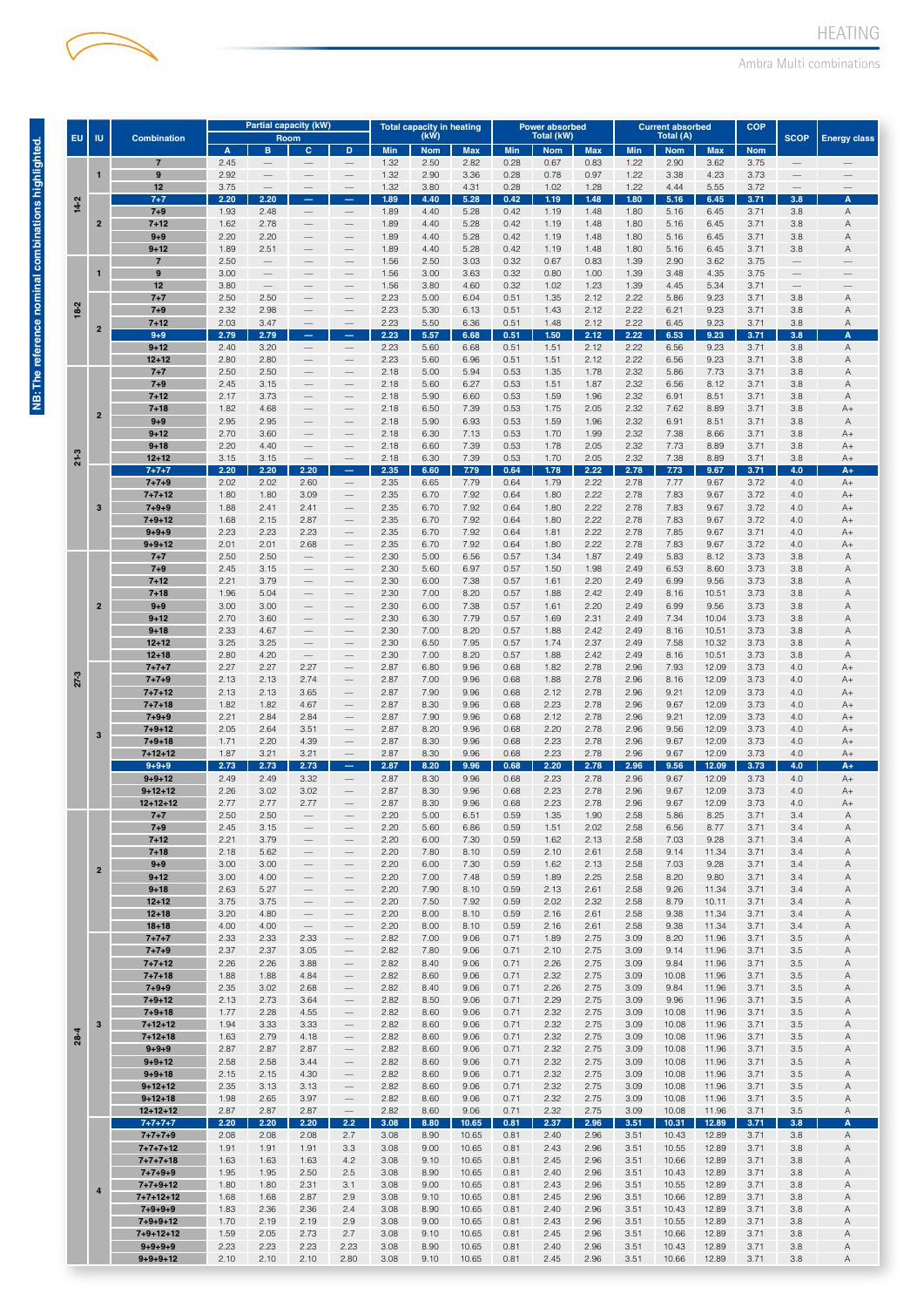## BUT WHAT IS R32? Why is it considered environmentally friendly?



**DI-FLUORO-METHANE i.e. CH2**  $F_{2}$ 

It is no longer a question of the hole in the ozone. R11, R12 and R22 have been banned for years now.

All new refrigerants must have **ODP** (*Ozone Depletion Potential*, i.e. the potential damage that the gas can cause to the ozone layer) must be nil, equal to zero. We now talk about **GWP**.

GWP is the acronym for **Global Warming Potential** and indicates the potential impact that a refrigerant gas could have if it was released into the environment.

This allows the impact of 1kg of gas to be compared with 1 kg of CO<sub>2</sub>, over a period of 100 years.

For example, R410A has a GWP of 2,088. This basically means that 1 kg of R410A has the same impact as 2,088 kg of CO<sub>2</sub> (i.e. the equivalent of over 2 tons of CO<sub>2</sub>).



**Ferroli has chosen R32 gas for these machines with a GWP of 675, virtually a third compared to R410A.**

**But R32 is not the latest of the innovations since it has been around for quite a while.**

**Just consider that the "old" R410A was a mixture of 50% R32.**

**R32** offers many benefits on small-medium power machines. It is a gas with similar features to R410A, but with even **better thermodynamic properties**!

When comparing the two gases on machines of a similar construction (compressors of equivalent power and similar exchange surfaces), R32 allows you to achieve the same capacities, **but with greater efficiency and a reduced refrigerant load**!

This means using less gas with a lower GWP. In practical terms,we are not far wrong by stating that R32 leads to a **reduction of about 75% of emissions**, compare to the same machine with R410A.

### But will R32 be the gas of the future?

We have no problem in telling you no. We believe that R32 is an interim gas, but currently it is one of the best compromises in terms of performance and environmental impact. There are lots of other alternatives being developed, including natural ones.

**Ferroli is also leading the way in this and we will let you know about any developments on the market.**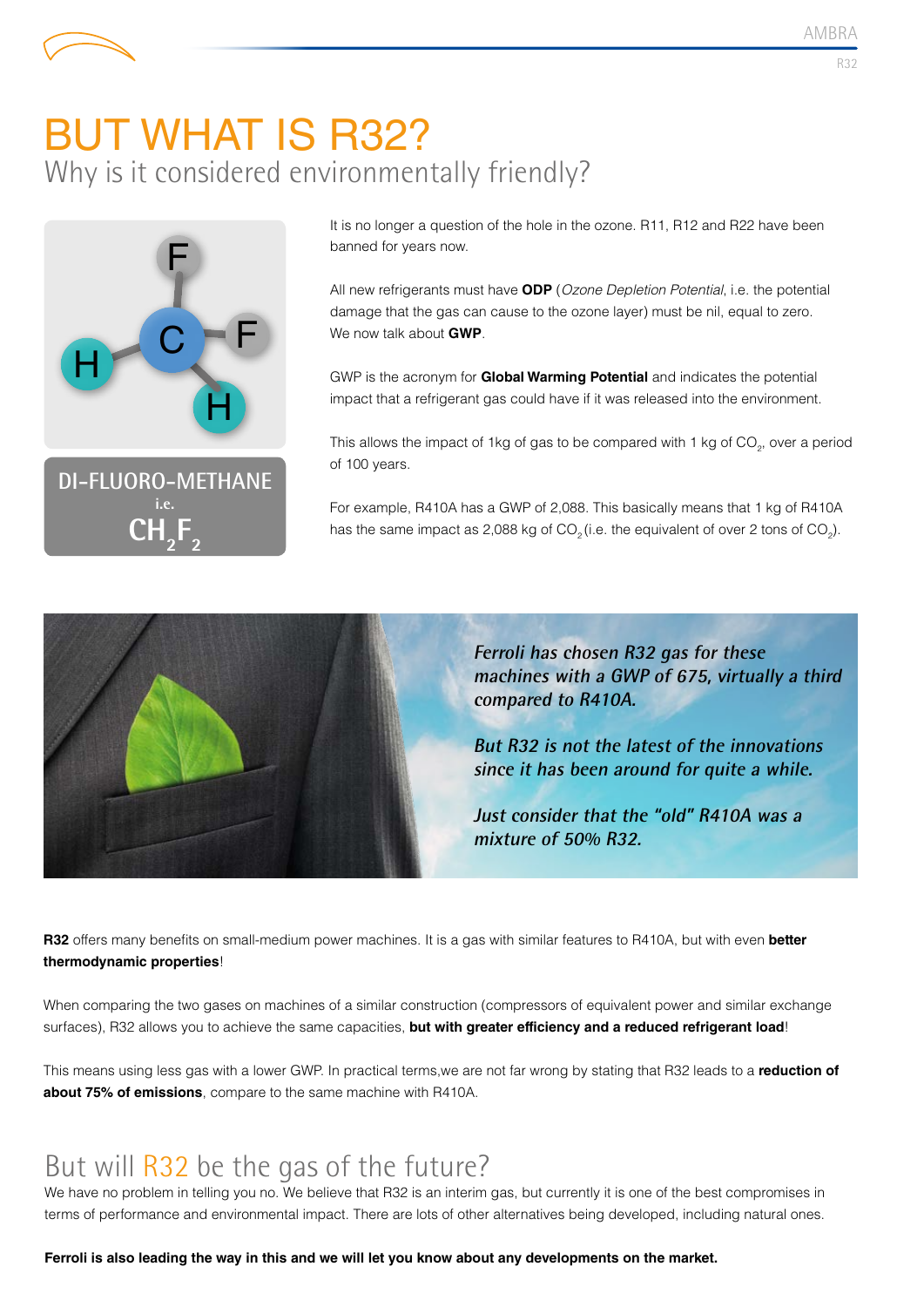

R32

# NOTES